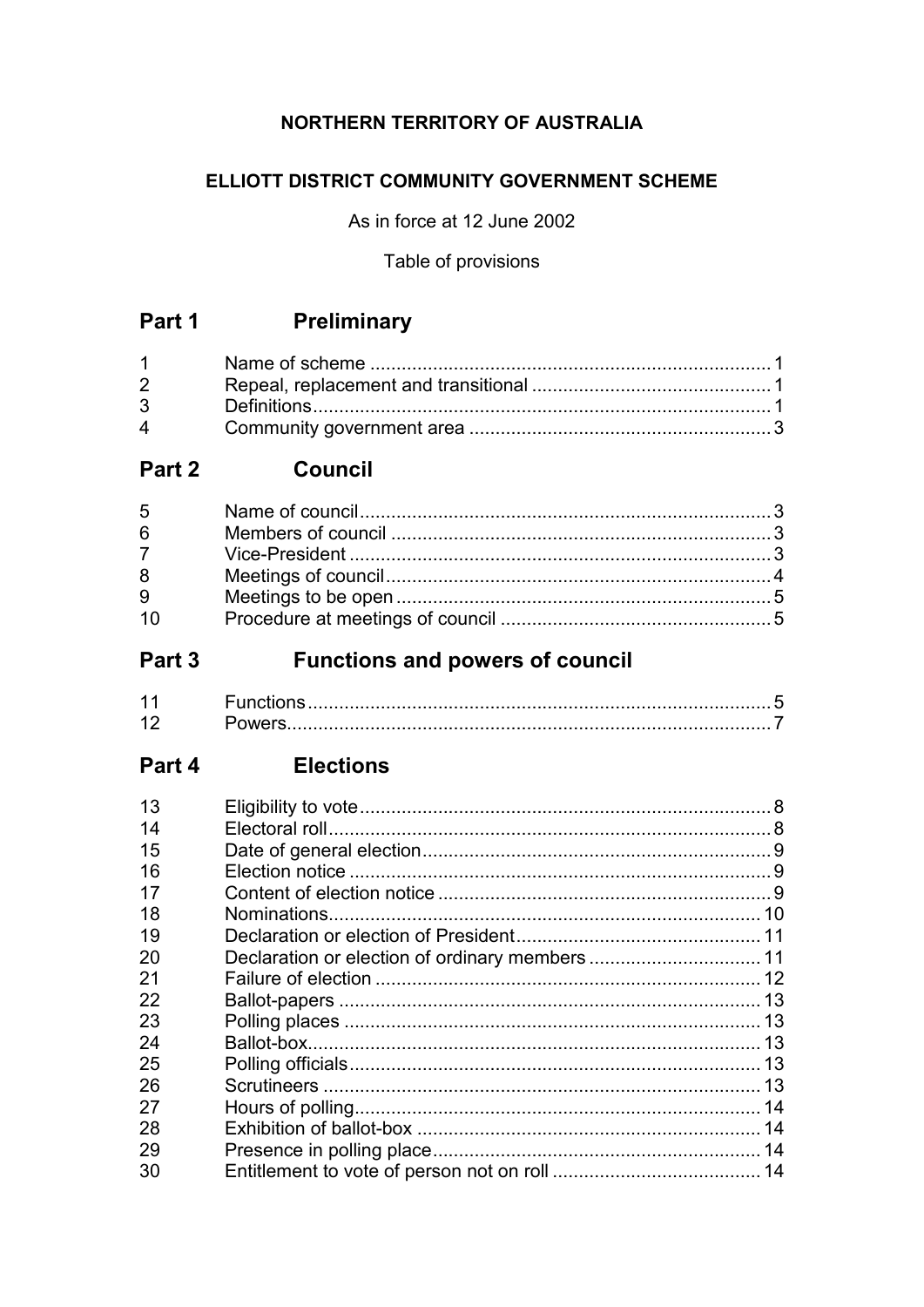| 31 |  |
|----|--|
| 32 |  |
| 33 |  |
| 34 |  |
| 35 |  |
| 36 |  |
| 37 |  |
| 38 |  |
| 39 |  |
|    |  |
|    |  |

# Schedule 1

## **Schedule 2**

**ENDNOTES**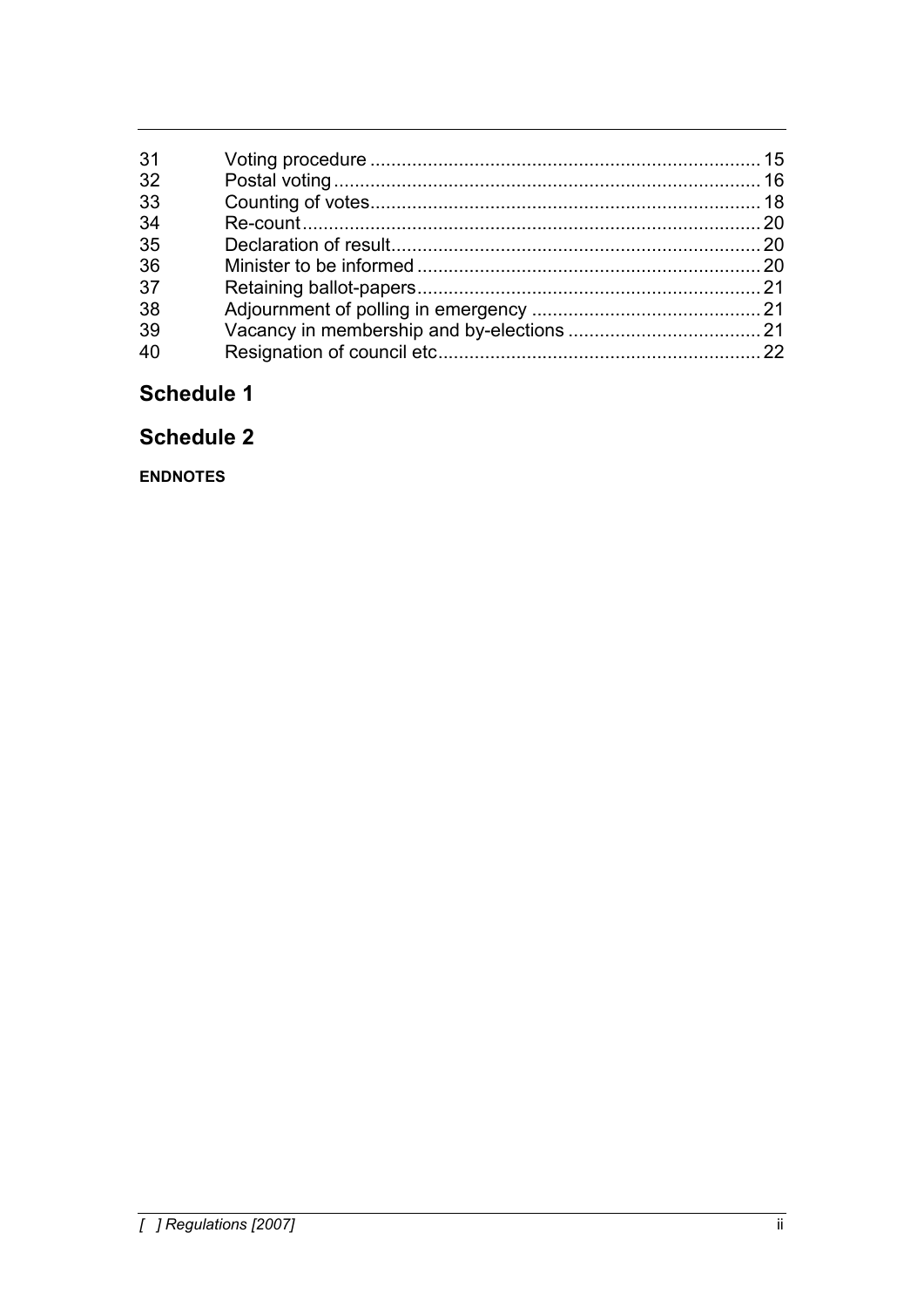## **NORTHERN TERRITORY OF AUSTRALIA**

\_\_\_\_\_\_\_\_\_\_\_\_\_\_\_\_\_\_\_\_

This reprint shows the Community Government Scheme as in force at 12 June 2002. Any amendments that commence after that date are not included.

\_\_\_\_\_\_\_\_\_\_\_\_\_\_\_\_\_\_\_\_

#### **ELLIOTT DISTRICT COMMUNITY GOVERNMENT SCHEME**

**Community Government Scheme under the** *Local Government Act*

### **Part 1 Preliminary**

#### **1 Name of scheme**

The name of this scheme is the *Elliott District Community Government Scheme*.

#### **2 Repeal, replacement and transitional**

- (1) This scheme repeals and replaces the *Elliott District Community Government Scheme* approved on 19 April 1988 by the Minister for Labour, Administrative Services and Local Government under section 250(1)(a) of the *Local Government Act* (as then in force) and notified in *Gazette* No. S22 dated 22 April 1988 (the *repealed scheme*).
- (2) The members of the Elliott District Community Government Council established under the repealed scheme who are in office immediately before the commencement of this scheme continue in office as if each member had been elected under this scheme.
- (3) Subject to this scheme, the term of office of a member continued under this clause expires on the declaration of the results of the next general election.

#### **3 Definitions**

In this scheme, unless the contrary intention appears:

*candidate* means a person whose nomination for election as a member of the council has been accepted under clause 18 and who has not withdrawn his or her consent to the nomination before the close of nominations.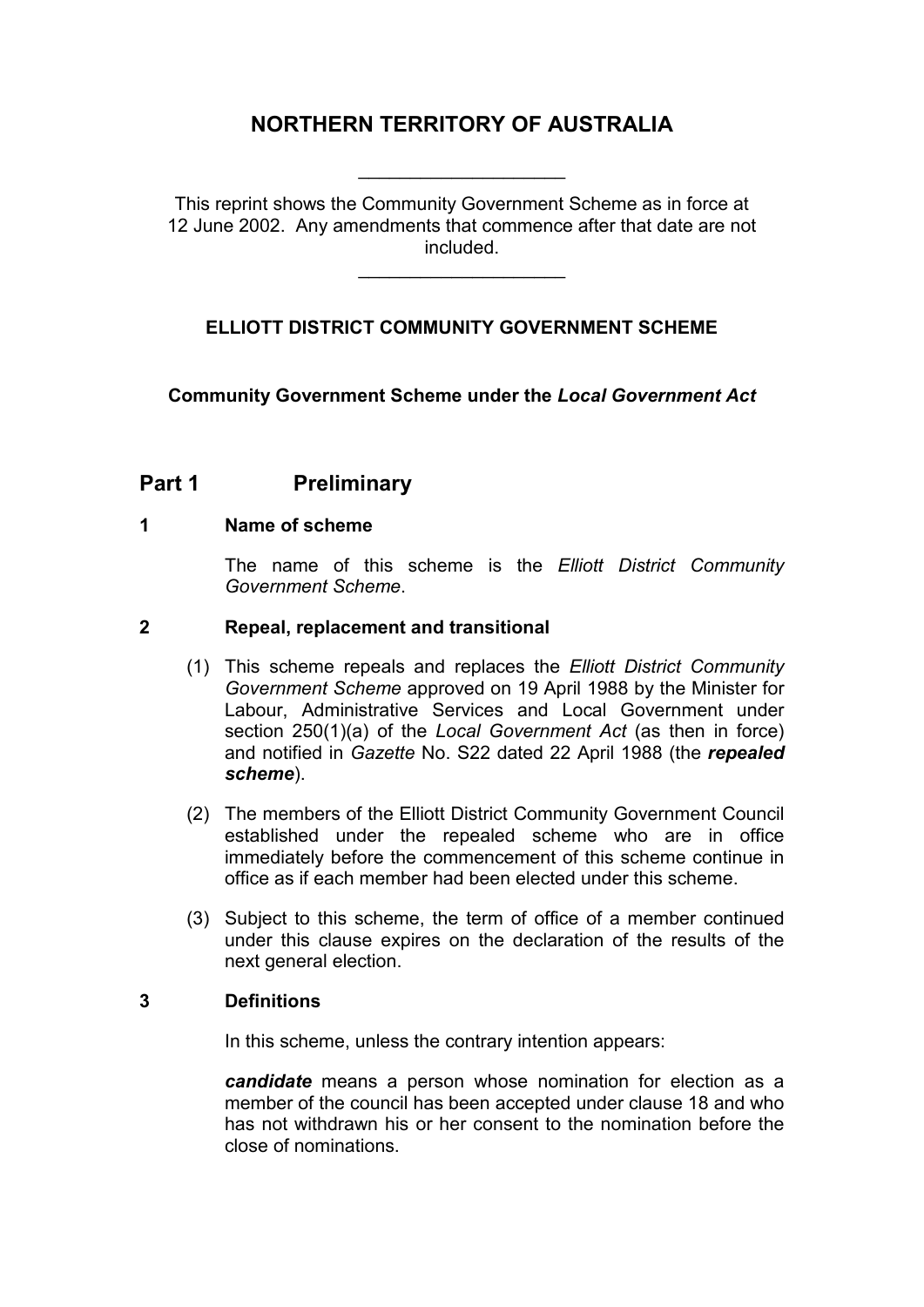*clerk* for the purposes of Part 4 other than clause 40, includes the Chief Electoral Officer.

*council* means the Elliott District Community Government Council.

*election* means a by-election referred to in clause 39 or a general election.

*election day* means a day fixed under clause 15, 21 or 39, as applicable, for the holding of an election.

*election notice* means a notice under clause 16(1).

*elector* means a person whose name is on the roll.

*general election* means an election for all the members of the council.

*member* means a member of the council and includes the President and Vice-President.

*ordinary member* means a member of the council other than the President.

*polling official* means an official appointed under clause 25.

*public place* includes:

- (a) every place to which free access is permitted to the public, with the express or tacit consent of the owner or occupier of the place;
- (b) every place to which the public is admitted on payment of money, the test of the admittance being the payment of the money only;
- (c) every road, street, footway, court, alley, thoroughfare or cul-de-sac which the public is allowed to use, notwithstanding that the road, street, footway, court, alley, thoroughfare or cul-de-sac may be formed on private property; and
- (d) land reserved under a law of the Territory for the use of the public or a member of the public;

*roll* means the electoral roll maintained under clause 14.

*voter* means a person intending and entitled to vote at an election.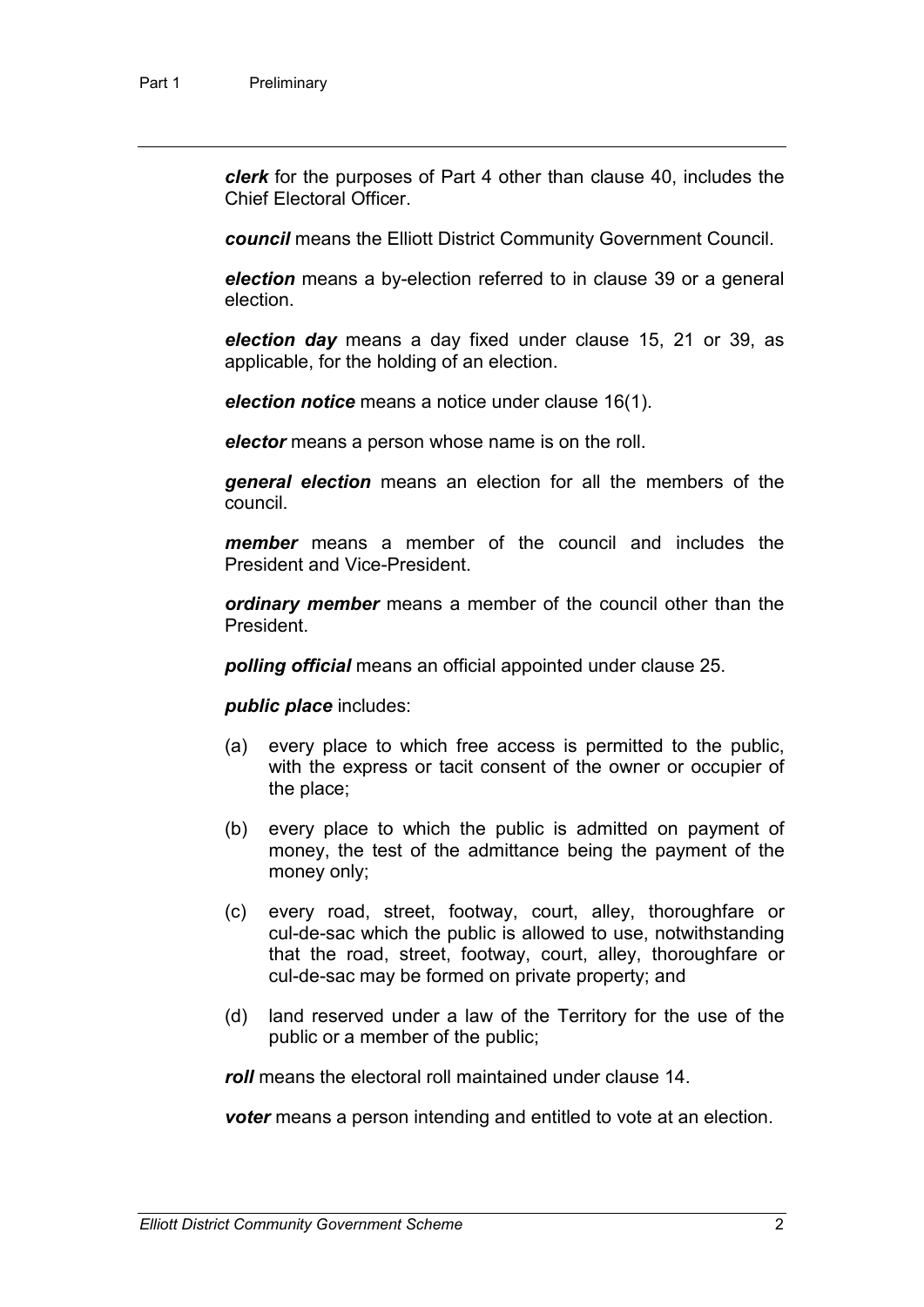#### **4 Community government area**

The community government area to which this scheme applies comprises all those parcels of land in and near the Town of Elliott in the Northern Territory of Australia described in Schedule 1.

### **Part 2 Council**

#### **5 Name of council**

The name of the community government council that administers the community government area is the Elliott District Community Government Council.

#### **6 Members of council**

- (1) The council consists of the President and 6 ordinary members who are to be declared or elected in the manner provided by this scheme.
- (2) Subject to this scheme, the term of office of a member expires on the declaration of the results of the next general election.
- (3) The office of a member becomes vacant if the member:
	- (a) ceases to be an elector;
	- (b) ceases to be ordinarily resident in the community government area; or
	- (c) becomes an employee or officer of the council.

#### **7 Vice-President**

- (1) The council is to have a Vice-President, who is to be chosen by the members from among the ordinary members at the council's first meeting after a general election and, after that, as circumstances require.
- (2) Subject to subclause (3), the Vice-President holds office during the pleasure of the council.
- (3) The Vice-President may resign from office at any time by giving written notice to the clerk.
- (4) The office of Vice-President becomes vacant if the holder of the office ceases to be a member of the council.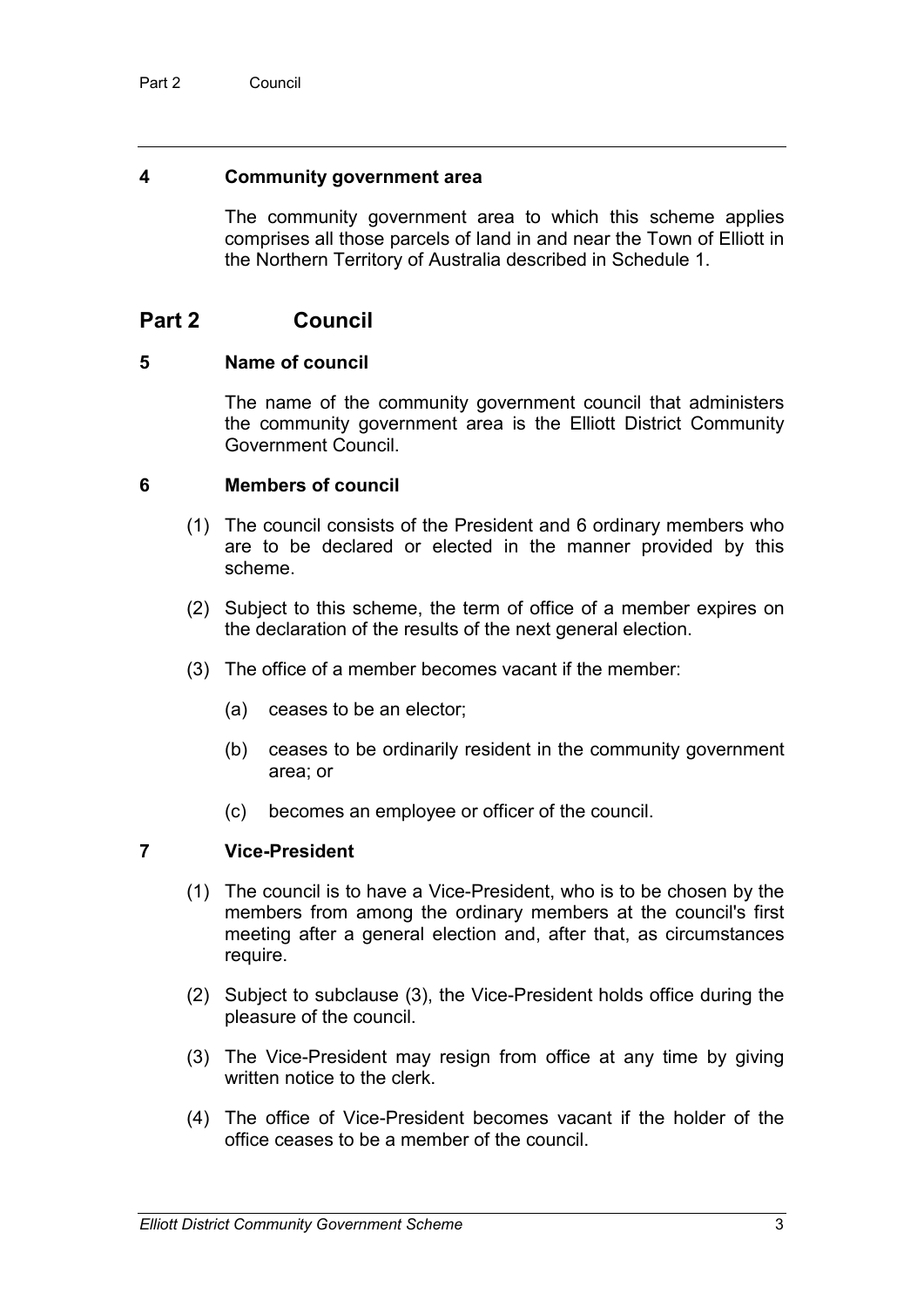- (5) The Vice-President must act as President during a vacancy in that office and, subject to a contrary intention in this scheme, must perform the functions, exercise the powers and discharge the duties of the President when the President:
	- (a) is absent from the community government area;
	- (b) is absent from a meeting of the council; or
	- (c) is unable to perform the functions of office.

#### **8 Meetings of council**

- (1) The council must meet to transact its business not less than once each month.
- (2) The date, time and place, within the community government area, of a council meeting is to be as decided:
	- (a) by members at a previous meeting or, in default of that, by the clerk; or
	- (b) if necessary, by the Minister or a person authorised by the Minister for that purpose.
- (3) The President may call a special meeting of the council by giving at least 2 days notice to the members.
- (4) If 3 or more members or 6 or more electors wish to have a special meeting called, they may give the President written notice requesting that he or she call the meeting, stating the reasons for the request.
- (5) The President must call a special meeting requested under subclause (4) for a date not later than 7 days after the day on which the President received the notice of request, and must notify the members of the meeting.
- (6) The clerk must cause a notice of a special meeting to be prominently displayed at the places the clerk considers likely to be frequented by residents.
- (7) A notice of a special meeting is to specify the date, time and place of the meeting and the reason it is called.
- (8) If a member is absent from 3 consecutive meetings of the council:
	- (a) without the prior consent of the council; or
	- (b) for reasons that the council does not accept as satisfactory,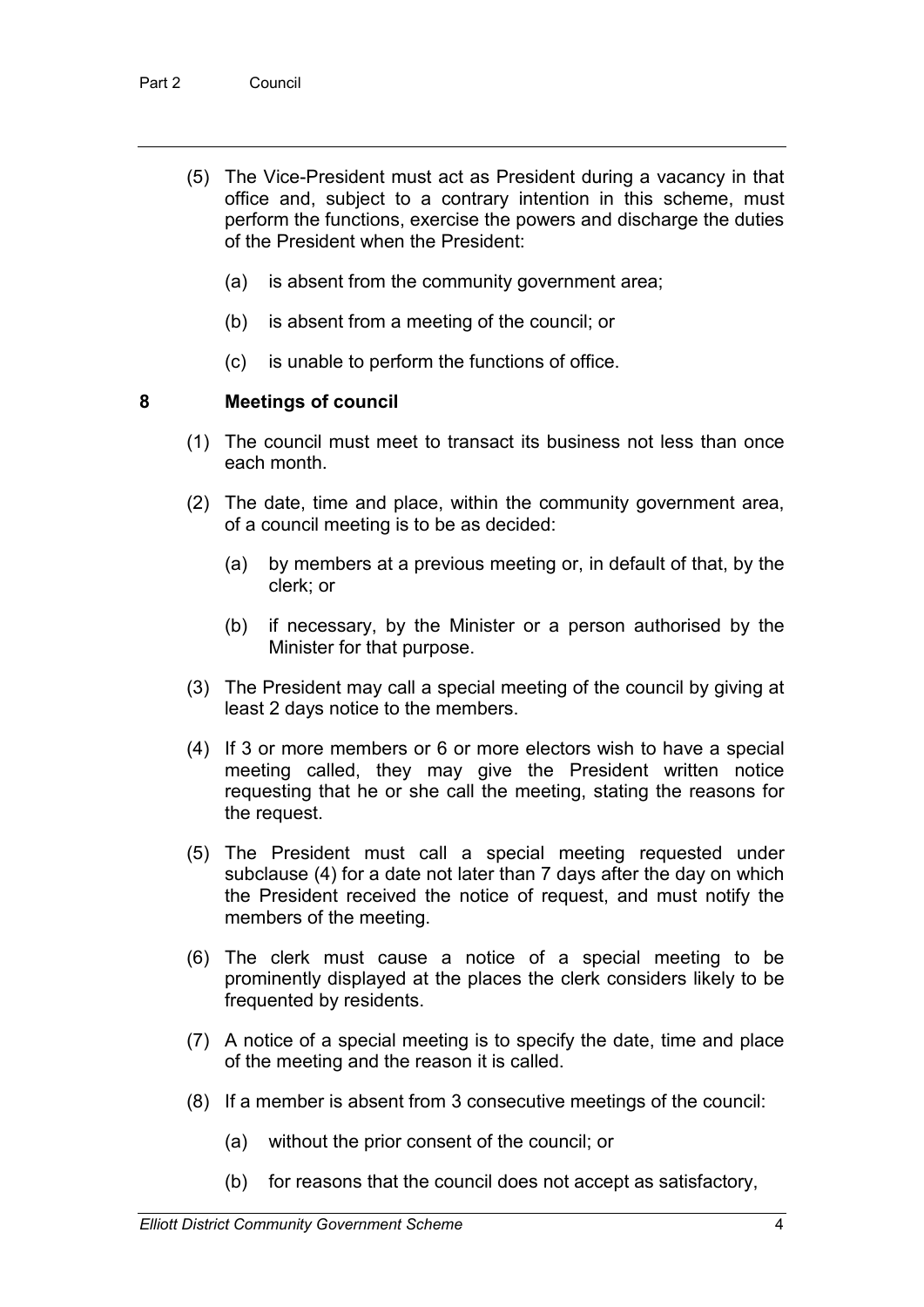the council may declare that person to be no longer a member and the office to be vacant.

#### **9 Meetings to be open**

Meetings of the council are to be open to persons who are not members, officers or employees of the council unless the council determines that a meeting, or part of a meeting, is to be closed.

#### **10 Procedure at meetings of council**

- (1) Meetings of the council are to be presided over:
	- (a) by the President;
	- (b) if the President is absent by the Vice-President; or
	- (c) if the President and the Vice-President are absent by a member chosen by the other members present from amongst their number.
- (2) The council is to determine its own procedure at meetings, subject to any standing orders it may make from time to time.
- (3) The council must keep a record of its proceedings.
- (4) The quorum for a meeting of the council is to be a majority of the members then in office.
- (5) Questions before a meeting of the council are to be decided by a majority of the votes of the members then in office and if there is an equality of votes the matter is to be taken to have been defeated.

#### **Part 3 Functions and powers of council**

#### **11 Functions**

The council may perform the following functions:

- (a) the establishment, development, operation and maintenance of communication, television and radio broadcasting facilities for the community government area and for that purpose the council may enter into a contract and may act, for reward, as the agent of a provider of those facilities;
- (b) the establishment and maintenance of parks, gardens and recreational areas and the carrying out of landscaping and other associated works;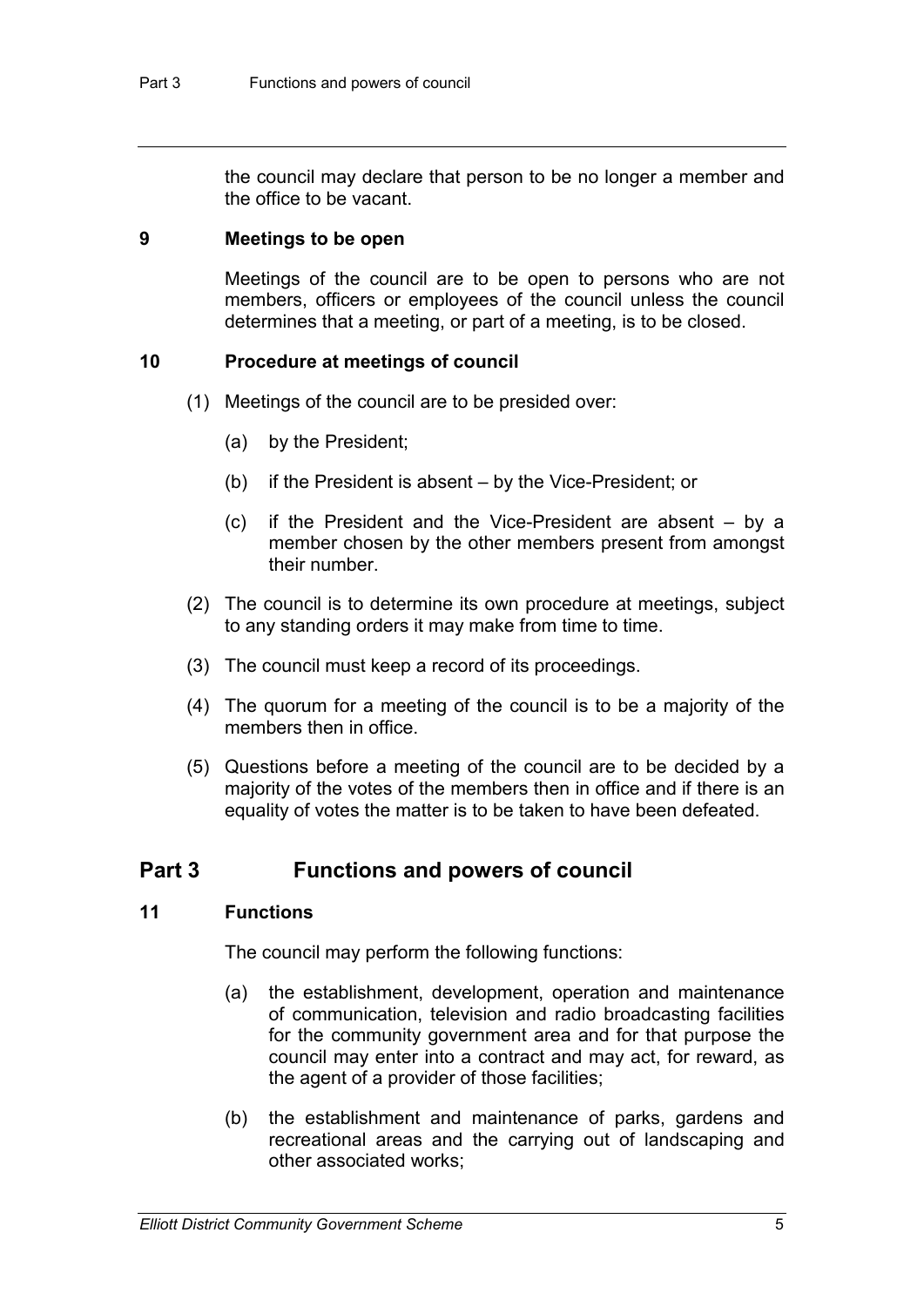- (c) the establishment and maintenance of sports facilities, swimming pools, libraries, cinemas, museums, community halls, laundry facilities, public toilets and ablution blocks;
- (d) the provision of a service for the collection and disposal of garbage, the provision and maintenance of particular places where garbage is to be dumped, and the control of litter generally;
- (e) the provision and maintenance of sanitation facilities and the removal of health hazards;
- (f) the provision and maintenance of sewerage, drainage and water supply facilities;
- (g) the collection, as an agent and for reward, of water and sewerage charges;
- (h) the supply of electricity by contracting with a government department or statutory authority responsible for providing electricity and the collection, as an agent and for reward, of electricity charges;
- (i) the provision of adult education and of vocational and other training;
- (j) the provision and maintenance of housing for residents and their families on the terms and conditions that the council thinks fit;
- (k) the management of community employment programmes and the carrying out as an agent (whether or not for reward) of activities relating to the provision of social security services or other benefits;
- (l) the promotion and provision of community welfare, health and care facilities for all age groups within the community government area and the provision of appropriately trained staff to provide counselling or temporary assistance;
- (m) the maintenance of cemeteries;
- (n) the control, prohibition and impounding of animals;
- (o) the development and maintenance of roads within the community government area (including the provision of street lighting and traffic control devices) and, for reward, the development and maintenance of roads outside the community government area;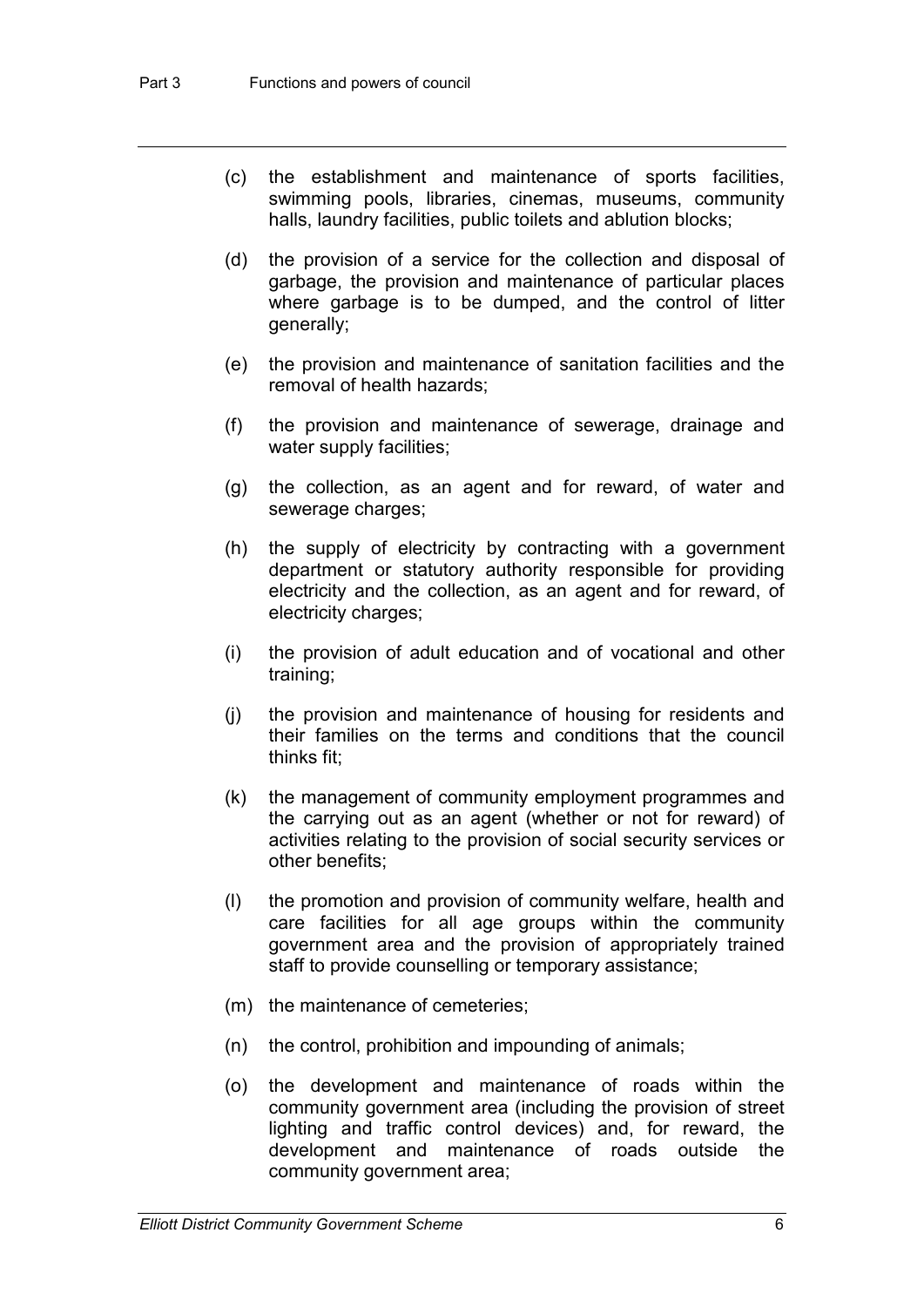- (p) the provision and maintenance of airstrips and related facilities;
- (q) the hiring out, for reward, of any vehicle, plant, appliance or equipment belonging to the council and the repair and maintenance, for reward, of any vehicle, plant, appliance or equipment not owned by the council and the selling of goods or equipment purchased by the council for or in connection with any enterprise and found to be in excess of the council's immediate needs;
- (r) the contracting of works projects (including the maintenance of capital works and undertakings), within or outside the community government area;
- (s) the establishment and operation of pastoral and commercial enterprises;
- (t) the selling of petroleum products;
- (u) the establishment and maintenance of a fire-fighting service, including the acquisition of property and equipment and training of personnel for the service, and the protection of the community government area from fire;
- (v) the promotion and development of tourist attractions and facilities within the community government area and the production of and selling of artefacts and souvenirs;
- (w) the management and control of sites of historic interest;
- (x) the support and encouragement of artistic, cultural and sporting activities;
- (y) the control of public places.

#### **12 Powers**

- (1) Subject to subclause (2), all land within the community government area is ratable, and the council may declare and levy rates in relation to the land for the purpose of raising revenue for the performance of its functions.
- (2) Land is not ratable if it is land of a description that would be exempt from rating by a municipal council under section 58(2) of the Act.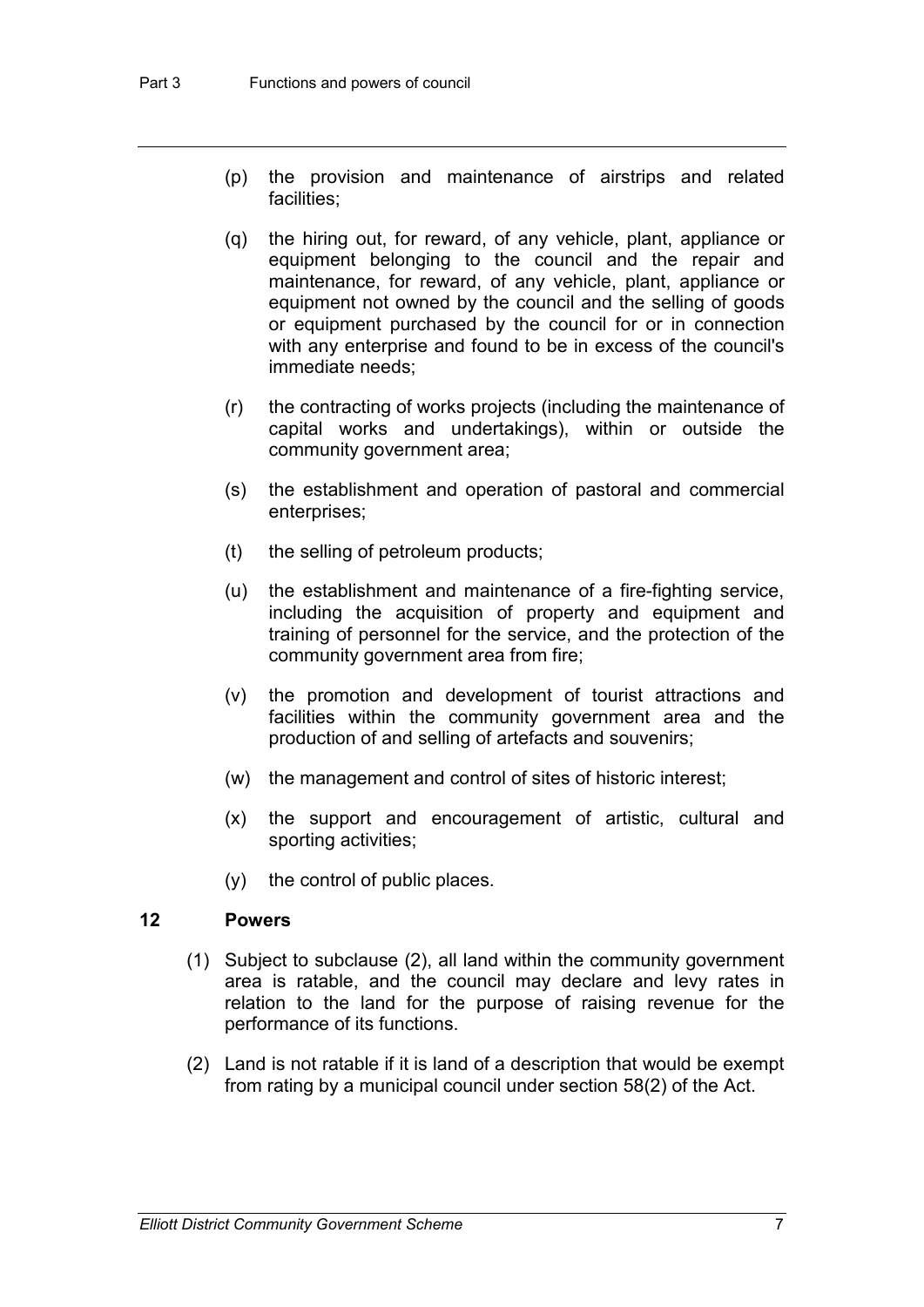- (3) Without limiting the powers of charging conferred on the council by section 122(3)(a) of the Act, charges are payable for the reason that a person:
	- (a) resides in the community government area;
	- (b) carries on a business in the community government area; or
	- (c) is the registered proprietor of an interest in ratable land in the community government area,

whether or not that person uses any service provided by the council.

- (4) The council may exempt land or persons, or any class of land or persons, from all or part of the rates or charges for which they would otherwise have been liable under this clause.
- (5) If a group gives its consent, the council may take control of and manage activities of the group that are consistent with the council's functions.

#### **Part 4 Elections**

#### **13 Eligibility to vote**

A person is eligible to vote at an election if that person:

- (a) is enrolled or is entitled to be enrolled as an elector within the meaning of the *Northern Territory Electoral Act*; and
- (b) has ordinarily resided in the community government area for not less than one month immediately before the date on which the election notice is given.

#### **14 Electoral roll**

- (1) The clerk must maintain, by the means that the clerk thinks fit (including by electronic means or the use of an electoral roll under the *Northern Territory Electoral Act*), an electoral roll of the full names and addresses of persons who are eligible to vote at elections.
- (2) A resident may inspect the roll at the office of the council during the hours that the office is open for business.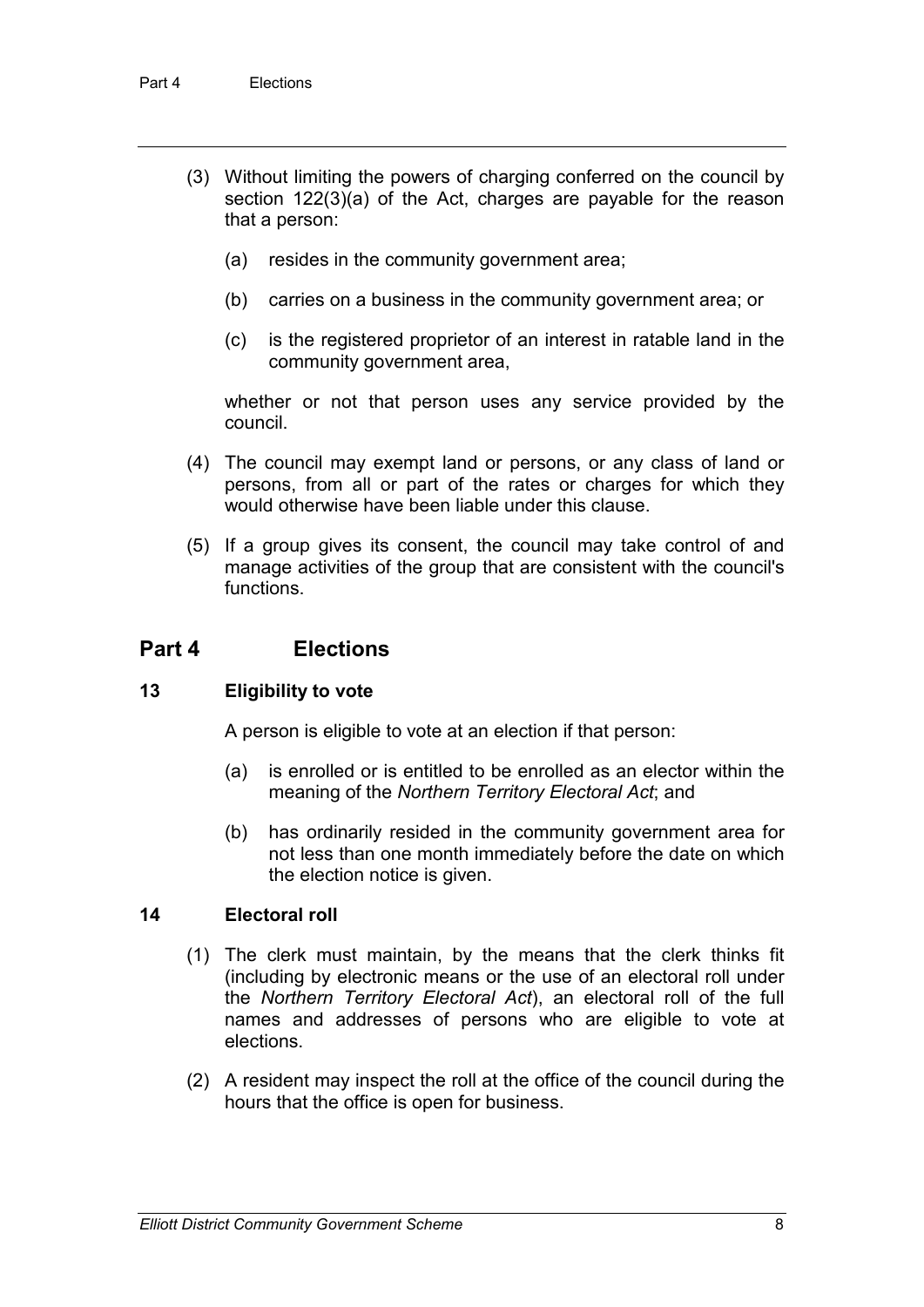- (3) A person whose name is not on the roll but who is otherwise eligible to vote at council elections may apply, in a manner approved by the clerk, to be enrolled as an elector.
- (4) The clerk must close the roll at 12 noon on the day occurring 21 days before election day.
- (5) Except as provided by clause 33(3)(a) or to correct an oversight in the making up of the roll, the clerk must not add any name to the roll in the period between its closure and the conclusion of the election.

#### **15 Date of general election**

- (1) A general election is to be held on a day fixed by the council in accordance with this clause.
- (2) Subject to subclause (3), the first general election is to be held on a day in March 2003 and subsequent general elections are to be held on a day in March each third calendar year after the end of 2003.
- (3) If a general election is held under clause 21 or 40, subsequent general elections are to be held on a day in March in each third calendar year after the end of the year in which that election was held.

#### **16 Election notice**

- (1) The clerk must give not less than 28 days notice that an election is to be held.
- (2) An election notice is to be prominently displayed at places in the community government area that the clerk considers likely to reasonably ensure that all persons who are eligible to vote have notice of the election.

#### **17 Content of election notice**

An election notice is to specify the following:

- (a) the date and time the roll is to be closed;
- (b) the persons who may nominate other persons, and who may be nominated, for election as members of the council;
- (c) the date and time before which nominations are to be lodged with the clerk;
- (d) the manner in which nominations are to be lodged;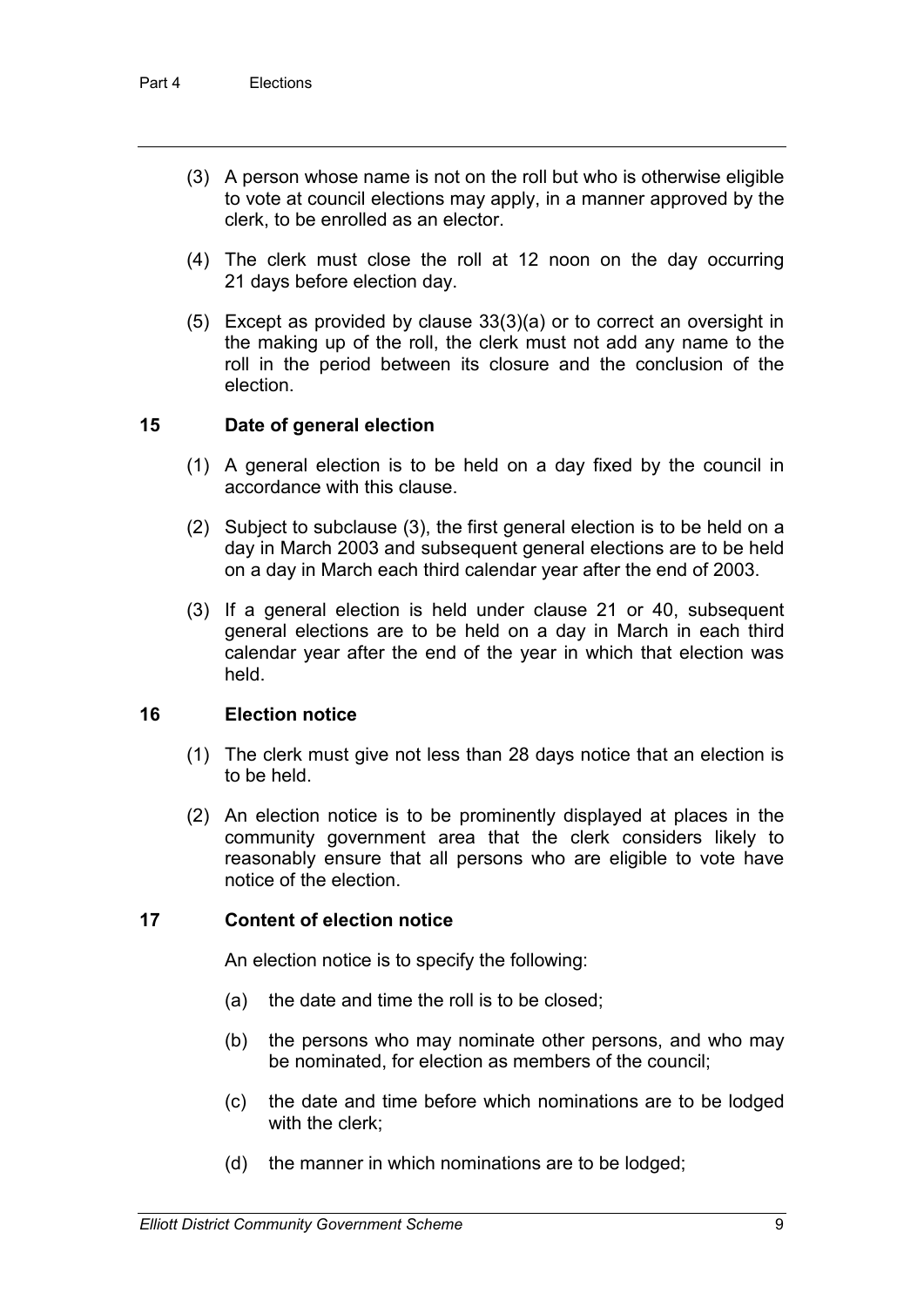- (e) the date of the election and time and place of polling;
- (f) that only persons whose names are on the roll are entitled to vote at the election.

#### **18 Nominations**

- (1) A person is eligible for nomination for election as a member of the council if the person:
	- (a) is enrolled as an elector under clause 14;
	- (b) has ordinarily resided in the community government area for not less than 6 months immediately before the closure of the roll under clause 14(4); and
	- (c) is not an employee or officer of the council.
- (2) A person who is enrolled as an elector under clause 14 may, by lodging a written nomination with the clerk, nominate another person for election as President of the council, as an ordinary member of the council, or as both.
- (3) The clerk must accept the nomination of a person for election as a member of the council only if the clerk:
	- (a) is satisfied that the nomination sufficiently identifies the person;
	- (b) is satisfied that the person is eligible under subclause (1) for nomination and has consented to the nomination; and
	- (c) is supplied with a recent photograph of the person that, in the clerk's opinion, is suitable for display under subclause (6).
- (4) A person whose nomination is accepted under subclause (3) may withdraw consent to the nomination at any time before the close of nominations.
- (5) Nominations of persons for election as members of the council close at 12 noon on the day occurring 14 days before election day.
- (6) As soon as practicable after nominations have closed, the clerk must display, in the same places as the election notice, a list of the names of the candidates and the photograph of each candidate supplied under subclause (3)(c).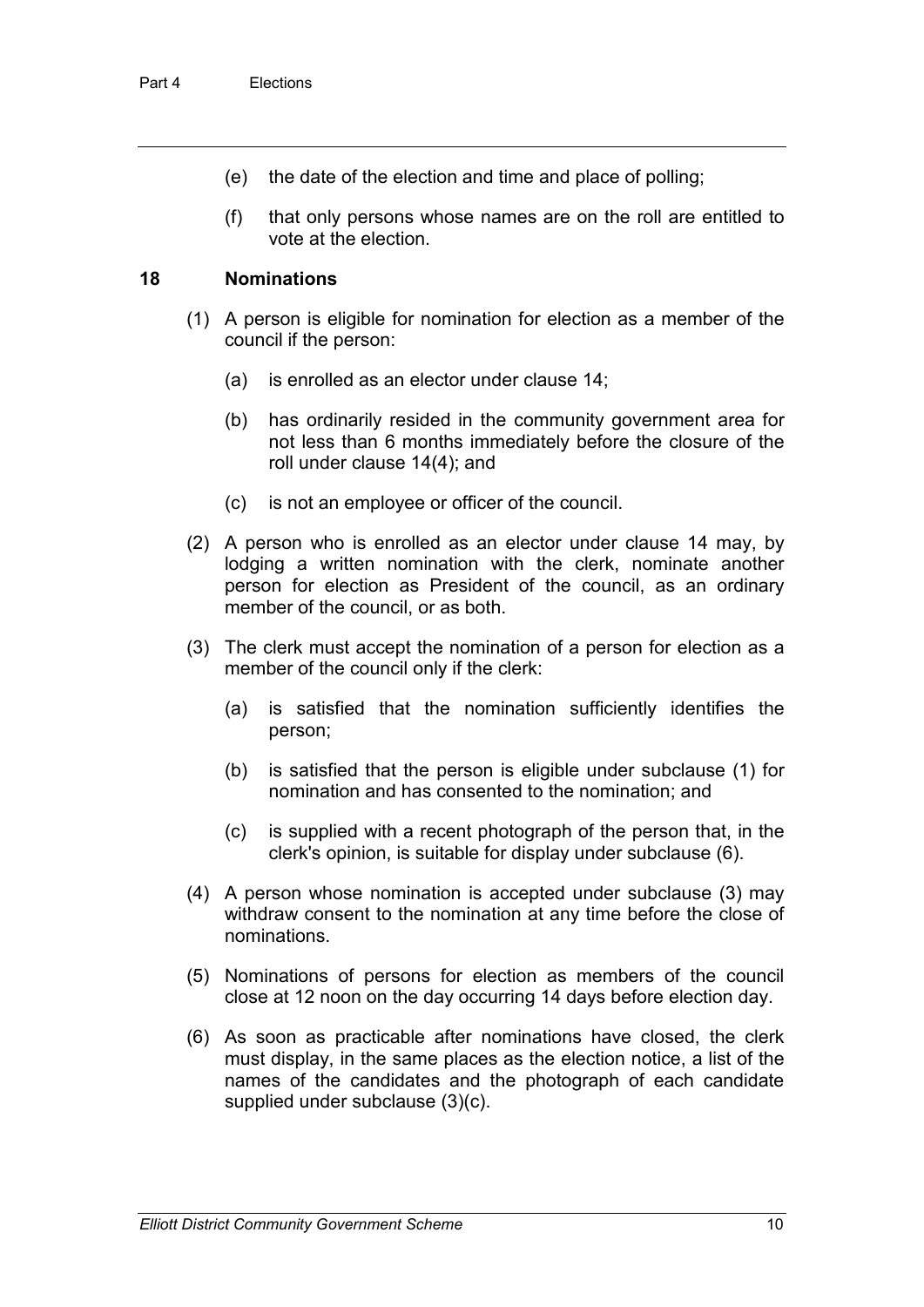#### **19 Declaration or election of President**

- (1) If at the close of nominations under clause 18 there is only one candidate nominated for election as President, the clerk must:
	- (a) by a notice displayed in the same places as the election notice, declare that candidate to be President of the council; and
	- (b) forward a copy of the notice to the Minister not later than 10 days after the close of nominations.
- (2) If the person who is declared to be President under subclause (1) is also nominated as an ordinary member of council, the nomination as an ordinary member lapses.
- (3) If at the close of nominations under clause 18 there is more than one candidate nominated for election as President, an election to decide between the candidates is to be held on election day.

#### **20 Declaration or election of ordinary members**

- (1) If at the close of nominations under clause 18:
	- (a) there are not more than 6 candidates (not including a candidate whose nomination has lapsed under clause 19(2)) nominated for election as ordinary members of the council; and
	- (b) none of those candidates is nominated for election as President,

the clerk must declare those candidates to be ordinary members of the council.

- (2) If at the close of nominations under clause 18:
	- (a) there are not more than 6 candidates nominated for election as ordinary members;
	- (b) an election for President is required to be held under clause 19(3); and
	- (c) at least one of the candidates nominated for election as ordinary members is also nominated for election as President,

the clerk must, after the election for President has been held, declare the candidates nominated for election as ordinary members (not including the candidate elected as President) to be ordinary members of the council.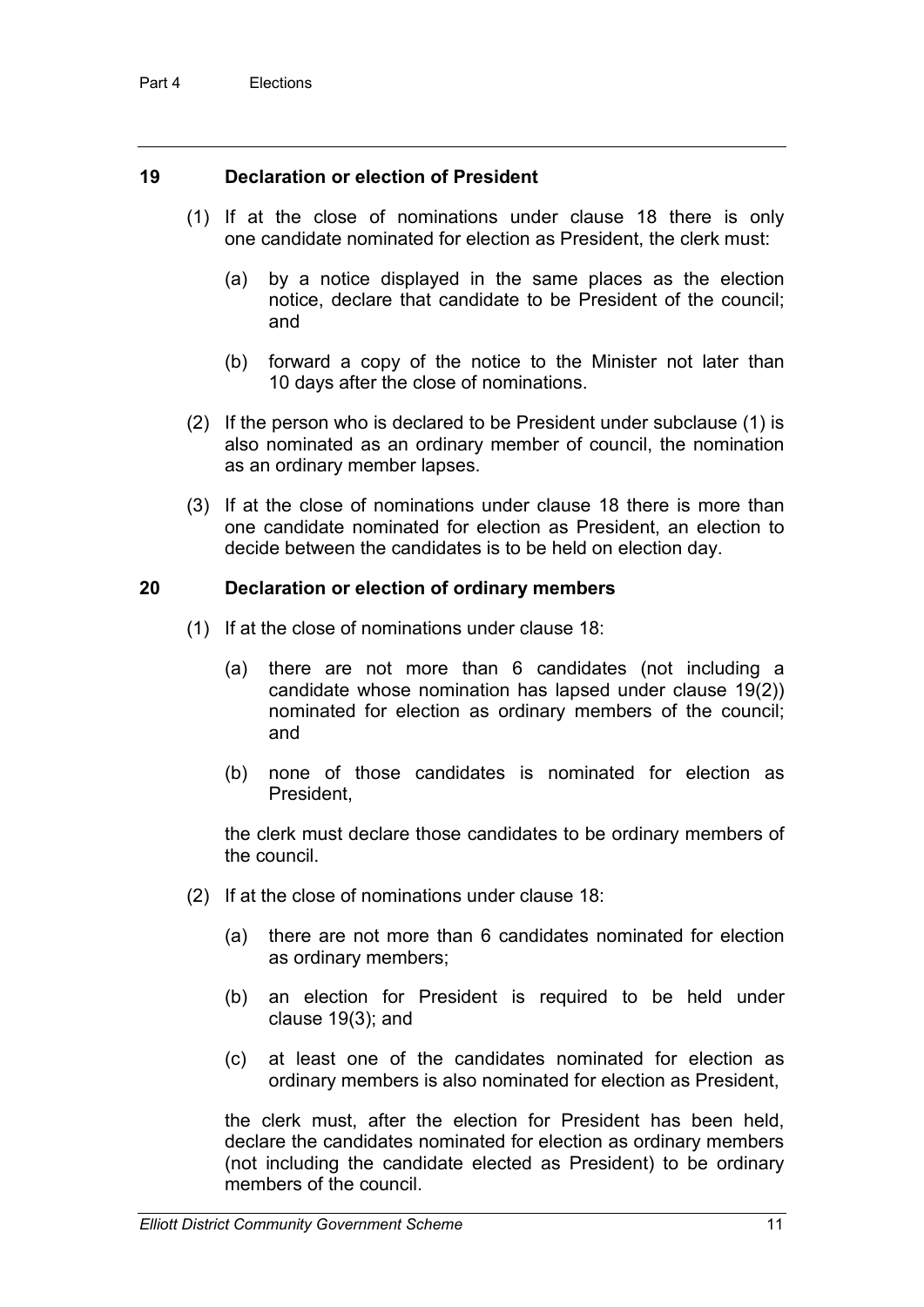- (3) If at the close of nominations under clause 18 there are more than 6 candidates (not including a candidate whose nomination has lapsed under clause 19) nominated for election as ordinary members of the council, an election to decide between them is to be held on election day.
- (4) An election for ordinary members is not to be held under subclause (3) if:
	- (a) there are 7 candidates nominated for election as ordinary members;
	- (b) an election for President is to be held under clause 19; and
	- (c) after the election for President is held, it is certain that there will be 6 remaining candidates nominated for election as ordinary members.
- (5) If subclause (4) applies, the clerk must declare that the 6 remaining candidates referred to in subclause (4)(c) are elected as ordinary members.
- (6) If after:
	- (a) an election is held for both President and ordinary members; and
	- (b) the votes for President have been counted,

there are not more than 6 remaining candidates nominated for election as ordinary members, the clerk must declare that the remaining candidates are elected as ordinary members without being required to count the votes for ordinary members.

- (7) A declaration under this clause is to be by written notice displayed in the same places as the election notice.
- (8) The clerk must forward a copy of the declaration notice to the Minister not later than 10 days after the close of nominations.

#### **21 Failure of election**

- (1) An election fails if:
	- (a) there are no nominations at the close of nominations under clause 18(5);
	- (b) a candidate in the election dies between the close of nominations and the election day; or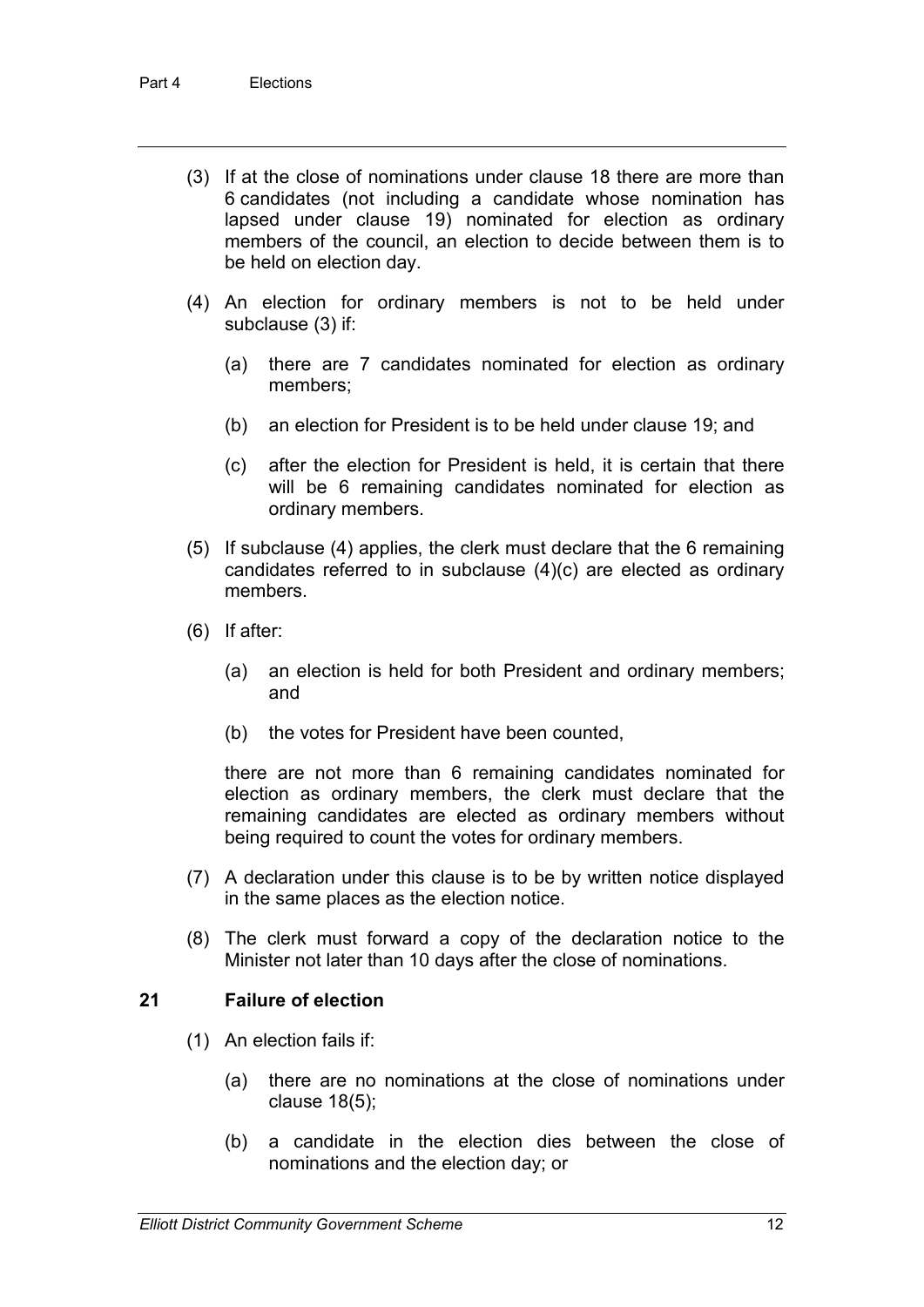- (c) there is no candidate who may be declared elected.
- (2) A further election is to be held as soon as practicable after the failure of an election on a date (not later than 3 months after the failure) to be fixed by the council.

#### **22 Ballot-papers**

- (1) If an election is to be held under clause 19 or 20, the clerk must cause ballot-papers to be prepared or printed in sufficient numbers for the purposes of the election.
- (2) If an election is to be held for both the President and ordinary members, the clerk must cause ballot-papers to be prepared or printed in a separate colour for each election.
- (3) The clerk must determine, by lot, the order of names of candidates on a ballot-paper.

#### **23 Polling places**

- (1) The clerk must set aside a polling place or polling places for the purposes of an election.
- (2) Each polling place is to have separate polling booths constructed so as to screen a voter from observation (other than by the clerk, a polling official or a person appointed under clause 31(8) to assist the voter) while marking a ballot-paper.

#### **24 Ballot-box**

The clerk must provide within each polling place a ballot-box that is to have a securely fitted or fastened lid and have a slit in the upper side through which ballot-papers may be placed into the ballot-box.

#### **25 Polling officials**

- (1) Subject to subclause (2), the clerk may, by written notice, appoint polling officials to assist in conducting an election.
- (2) The clerk must not appoint a member of the council, a candidate or the spouse of a member or candidate to be a polling official.
- (3) The clerk and polling officials must conduct the voting at the polling places.

#### **26 Scrutineers**

(1) A candidate may, by written notice, appoint persons to be scrutineers for the candidate for the purposes of the election.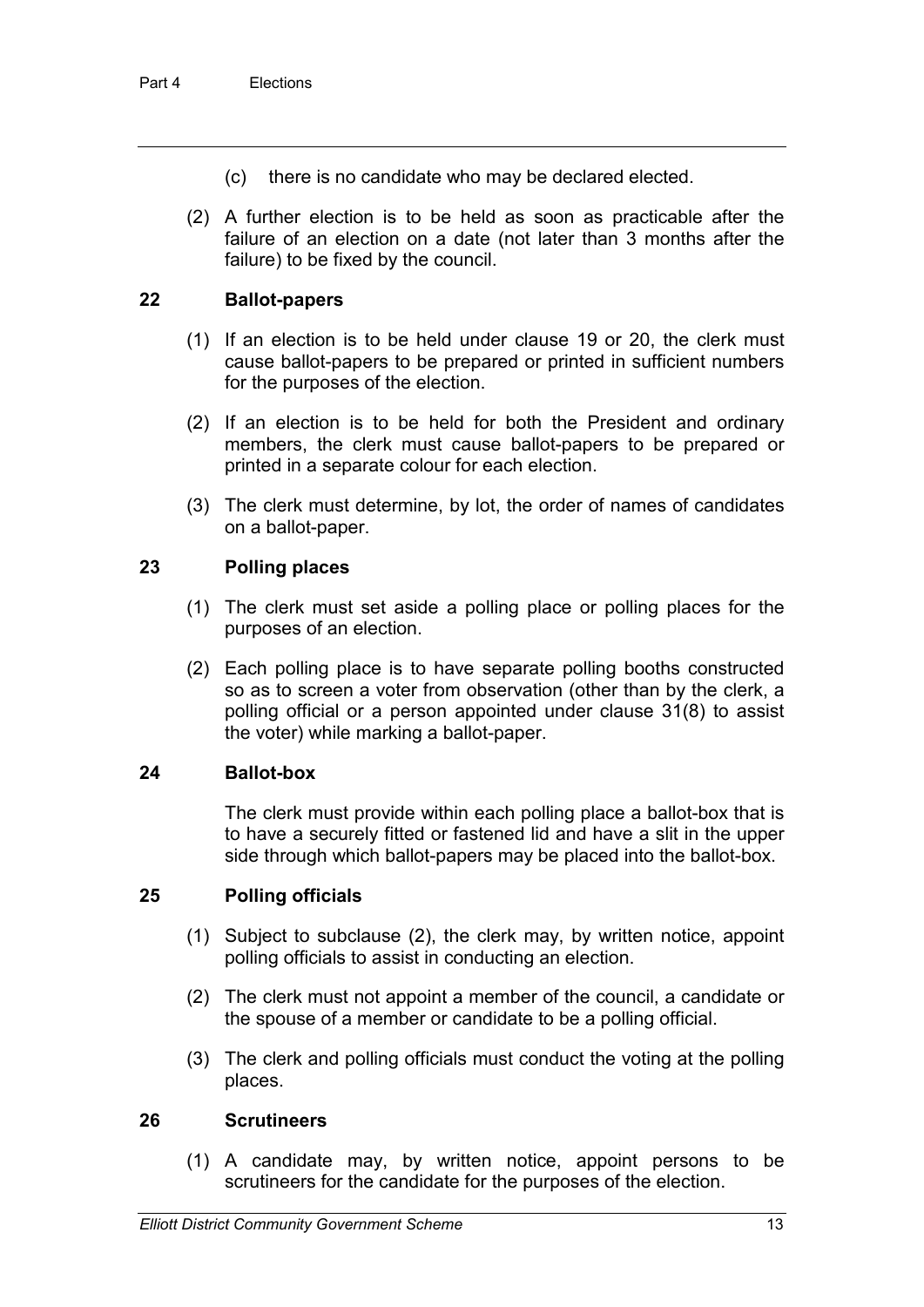- (2) One scrutineer for each candidate is entitled to remain in a polling place with the clerk or polling officials to observe the conduct of the voting and counting of votes.
- (3) A scrutineer must not disclose to a person anything relating to the vote of a voter.

#### **27 Hours of polling**

- (1) Subject to subclause (2), the clerk must ensure that on election day each polling place is open and remains open for the period that the clerk considers sufficient to give voters who wish to vote the opportunity to do so.
- (2) A polling place is not to remain open after 6 pm on election day.

#### **28 Exhibition of ballot-box**

- (1) The clerk or a polling official must, at a polling place:
	- (a) immediately before the polling place is opened for voting; and
	- (b) in the presence of a person who is eligible to vote but is not a candidate,

exhibit the ballot-box empty and securely fit or fasten its lid.

(2) The clerk must ensure that the lid of the ballot-box remains securely fitted or fastened during the hours of polling.

#### **29 Presence in polling place**

A voter and any person appointed under clause 31(8) to assist a voter (other than the clerk, a scrutineer or a polling official) may remain in a polling place only for the time necessary for the voter to vote.

#### **30 Entitlement to vote of person not on roll**

- (1) Subject to subclause (2), a person whose name is not on the roll is not entitled to vote at an election.
- (2) A person whose name is not on the roll may vote at an election if the person makes a statutory declaration, to be given to the clerk or a polling official, that the person:
	- (a) is eligible in accordance with clause 13 to vote; and
	- (b) made an application to be enrolled as an elector before the closure of the roll under clause 14(4).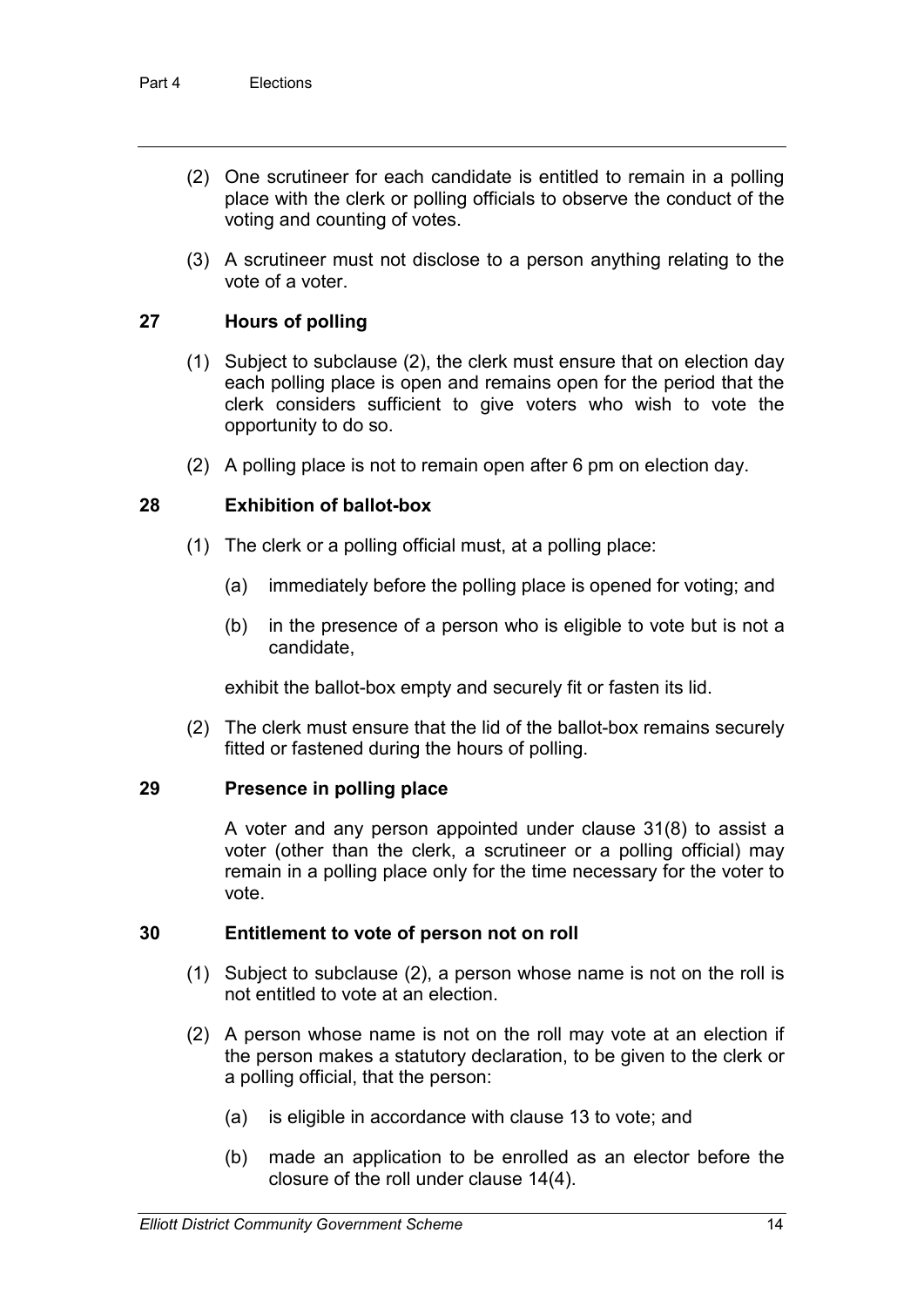- (3) The clerk or polling official who receives a statutory declaration under subclause (2) must:
	- (a) initial the back of a ballot-paper; and
	- (b) hand to the voter the ballot-paper and an envelope marked with the voter's name and the words "Ballot-paper".
- (4) A voter who has made a statutory declaration under subclause (2) must vote in accordance with clause 31(3) to (8) but, instead of placing the ballot-paper in the ballot-box, must:
	- (a) place the folded ballot-paper in the envelope handed to the voter and seal the envelope; and
	- (b) hand the envelope to the clerk or polling official.
- (5) The clerk or polling official who receives an envelope under subclause (4) must, in the presence of the voter and a scrutineer (if one is present), place the sealed envelope in the ballot-box.
- (6) This clause, with the necessary modifications, applies in relation to an election for both the President and ordinary members of the council as if a reference in this clause to a ballot-paper were a reference to 2 ballot-papers.

#### **31 Voting procedure**

- (1) A voter at a polling place, other than a person referred to in clause 30(2), must state his or her name to the clerk or a polling official.
- (2) The clerk or polling official must:
	- (a) check that the voter's name appears on the roll;
	- (b) if:
		- (i) a line has not been drawn through the name draw a line through the name; or
		- (ii) if the clerk has provided for or prescribed another method of indicating that a ballot-paper has been issued, and that method has not been complied with – comply with that method; and
	- (c) initial the back of a ballot-paper and hand it to the voter.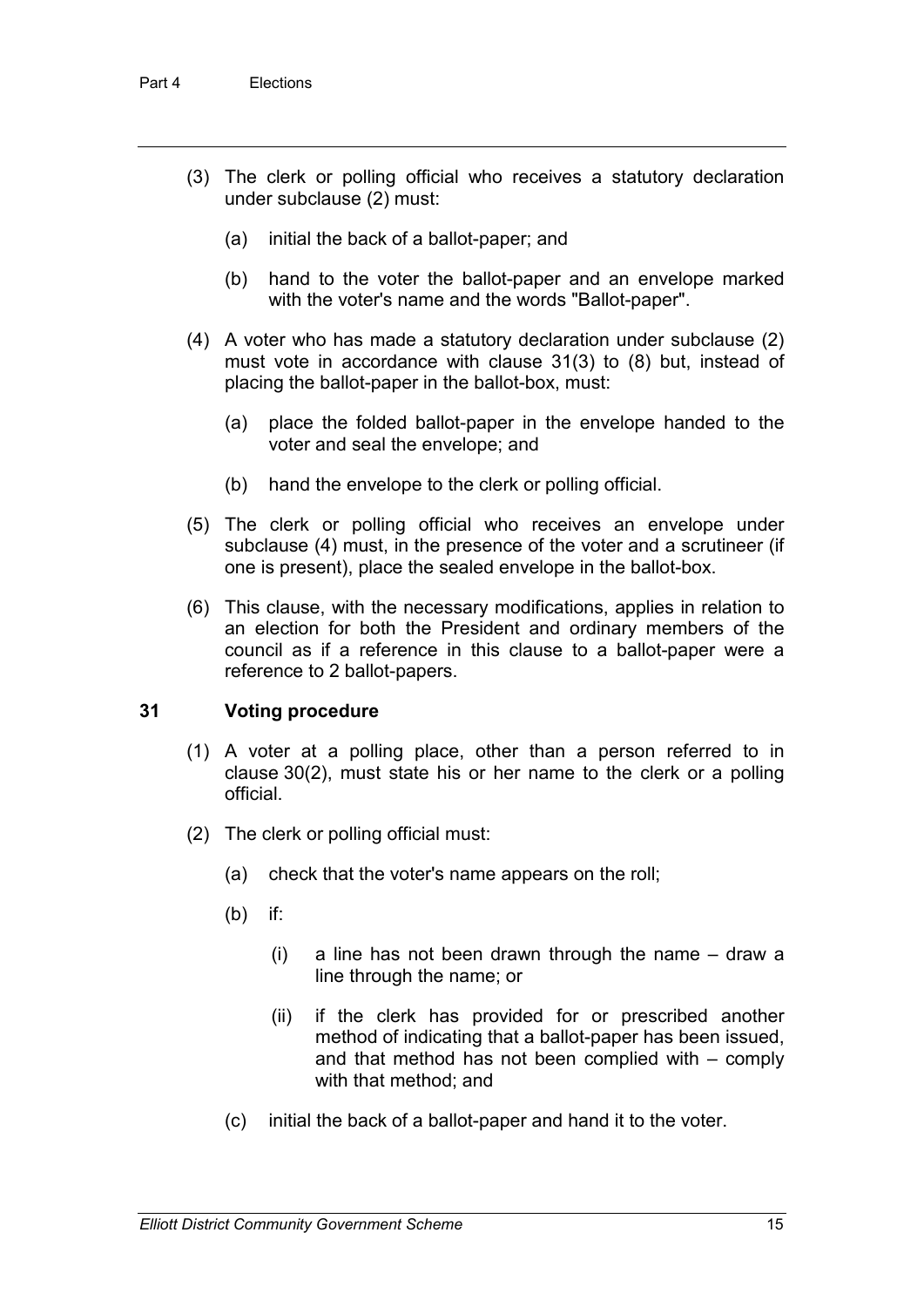- (3) The voter must take the ballot-paper into an unoccupied booth and secretly vote:
	- (a) by writing the number "1" in the square on the ballot-paper opposite the name of the candidate who is the voter's first preference; and
	- (b) by writing consecutively increasing numbers in the squares opposite the names of the candidates in the order of the voter's preference until the voter has written a number in each square on the ballot-paper.
- (4) If the voter spoils a ballot-paper or marks it in a way that was not intended, the voter may return it to the clerk or polling official who must:
	- (a) write "spoilt" across the front of the ballot paper and retain it to be dealt with under clause 37; and
	- (b) initial the back of a new ballot-paper and give that ballot-paper to the voter.
- (5) Subject to subclause (8), when the voter has completed the ballotpaper the voter must fold it to conceal the names of the candidates and place it in the ballot-box.
- (6) A voter may vote only once at an election.
- (7) Subject to subclause (8), a voter must enter a booth alone and must not mark a ballot-paper issued to another person.
- (8) If the clerk or polling official in charge of the polling place is satisfied that a voter is for any reason unable to vote without assistance, the voter may appoint a person to assist him or her and the clerk or official must permit that person to accompany the voter into a booth and mark the ballot-paper in accordance with the voter's instructions and place it in the ballot-box.
- (9) This clause, with the necessary modifications, applies in relation to an election for both the President and ordinary members of the council as if a reference in this clause to a ballot-paper were a reference to 2 ballot-papers.

#### **32 Postal voting**

- (1) A person whose name appears on the roll who:
	- (a) is ill, infirm or for religious reasons unable to attend a polling place;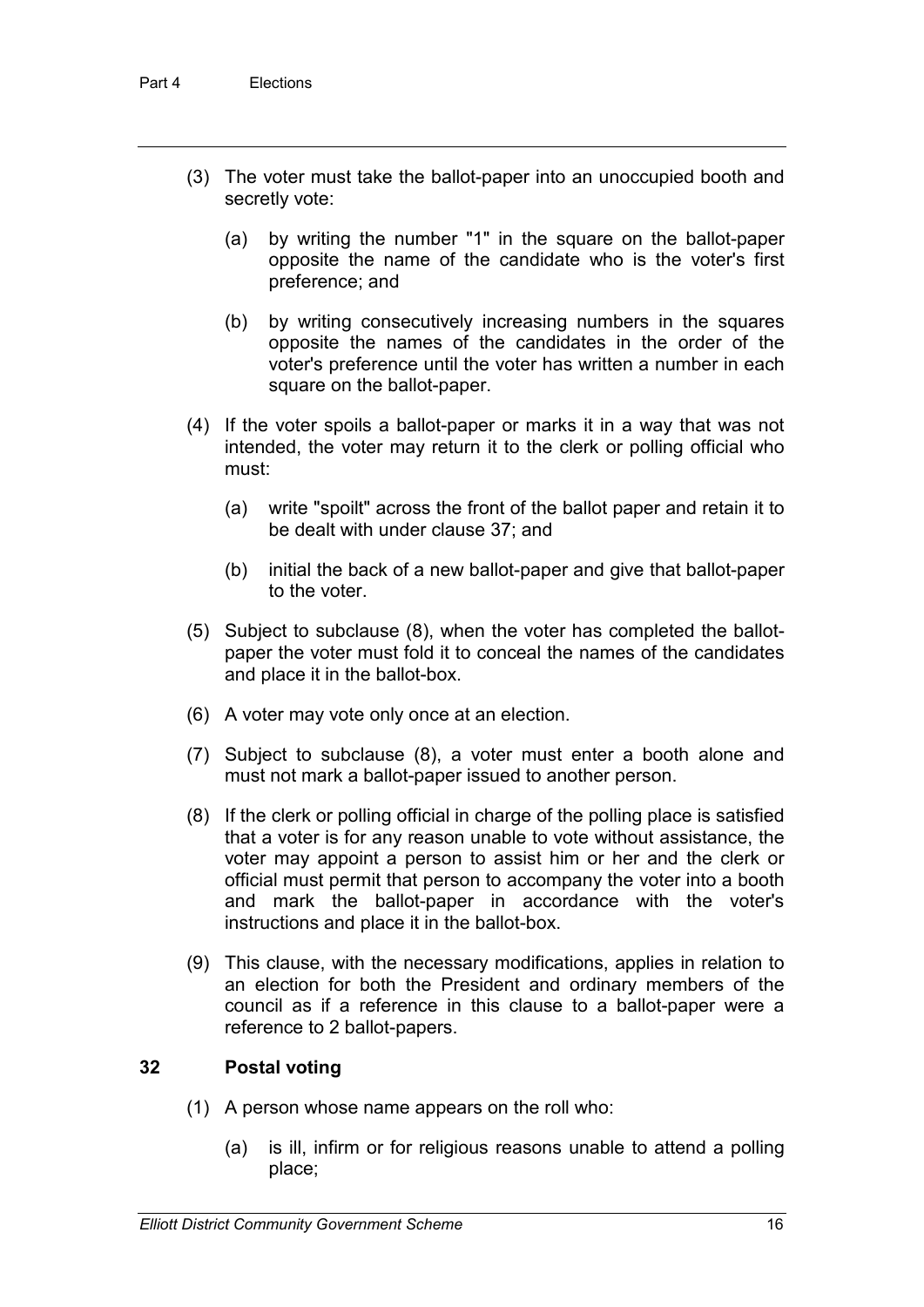- (b) will be absent from the community government area during the hours when a polling place will be open; or
- (c) will be unable to attend a polling place on election day,

may apply in person or in writing to the clerk for a postal ballotpaper.

- (2) An application in writing for a postal ballot-paper is to give an address to which the postal ballot-paper is to be posted or delivered by hand in a sealed envelope.
- (3) If before election day the clerk receives an application for a postal ballot-paper, and the name of the applicant is on the roll, the clerk must:
	- (a) hand or send to the applicant a ballot-paper initialled by the clerk, together with a self-addressed envelope marked with the words "Ballot-paper"; and
	- (b) write the letters "PBP" against the name of the applicant on the roll or, if the clerk has provided for or prescribed another method of indicating that a postal ballot-paper or postal ballotpapers has been issued, comply with that method.
- (4) An applicant who receives a postal ballot-paper must vote in accordance with clause 31(3) (other than the requirement to enter a booth).
- (5) After an applicant has voted, the postal ballot-paper is to be returned in the marked, self-addressed envelope to the clerk.
- (6) If the clerk receives an envelope apparently containing a postal ballot-paper at or before 6 pm on election day:
	- (a) the clerk must place that envelope, unopened, in the ballotbox; and
	- (b) the envelope is to be opened and the votes counted in accordance with clause 33.
- (7) If the clerk receives an envelope apparently containing a postal ballot-paper after 6 pm on election day:
	- (a) the clerk must mark the envelope "rejected";
	- (b) the votes on the ballot-paper are not to be counted; and
	- (c) the clerk must retain the unopened envelope to be dealt with under clause 37.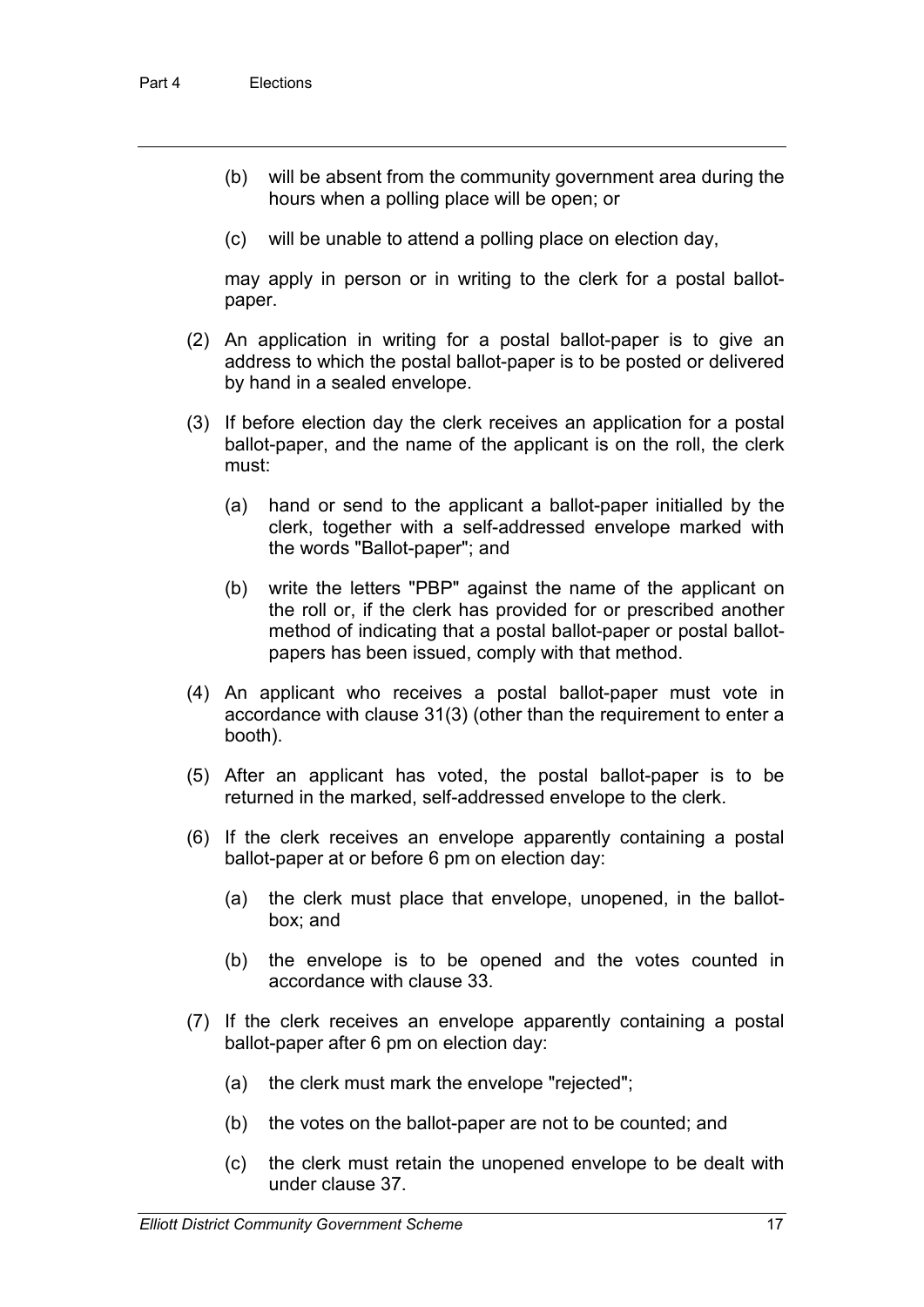(8) This clause, with the necessary modifications, applies in relation to an election for both the President and ordinary members of the council as if a reference in this clause to a ballot-paper were a reference to 2 ballot-papers.

#### **33 Counting of votes**

- (1) After 6 pm on election day, and as soon as practicable after voting has finished but before opening the ballot-box, the clerk must consider each statutory declaration made under clause 30(2) and decide whether the person who made it satisfies clause 30(2)(a) and (b).
- (2) After all statutory declarations have been dealt with in accordance with subclause (1), the clerk and polling officials must, in the presence of a scrutineer or at least one other person who is an elector but not a candidate:
	- (a) open the ballot-box; and
	- (b) take from it each sealed envelope placed in the ballot-box under clause 30(5).
- (3) If, in the opinion of the clerk, a voter who made a statutory declaration satisfies clause 30(2)(a) and (b), the clerk or a polling official must:
	- (a) enter the voter's name on the roll;
	- (b) draw a line through the name or, if the clerk has provided for or prescribed another method of indicating that a ballot-paper has been issued – comply with that method;
	- (c) open the envelope containing the voter's ballot-paper and place the ballot-paper, without unfolding it, into the ballot box; and
	- (d) retain the empty envelope to be dealt with under clause 37.
- (4) If, in the opinion of the clerk, a voter who made a statutory declaration does not satisfy the requirements of clause 30(2):
	- (a) the clerk or a polling official must retain the unopened envelope containing the person's ballot-paper to be dealt with under clause 37; and
	- (b) the votes on that ballot-paper are not to be counted.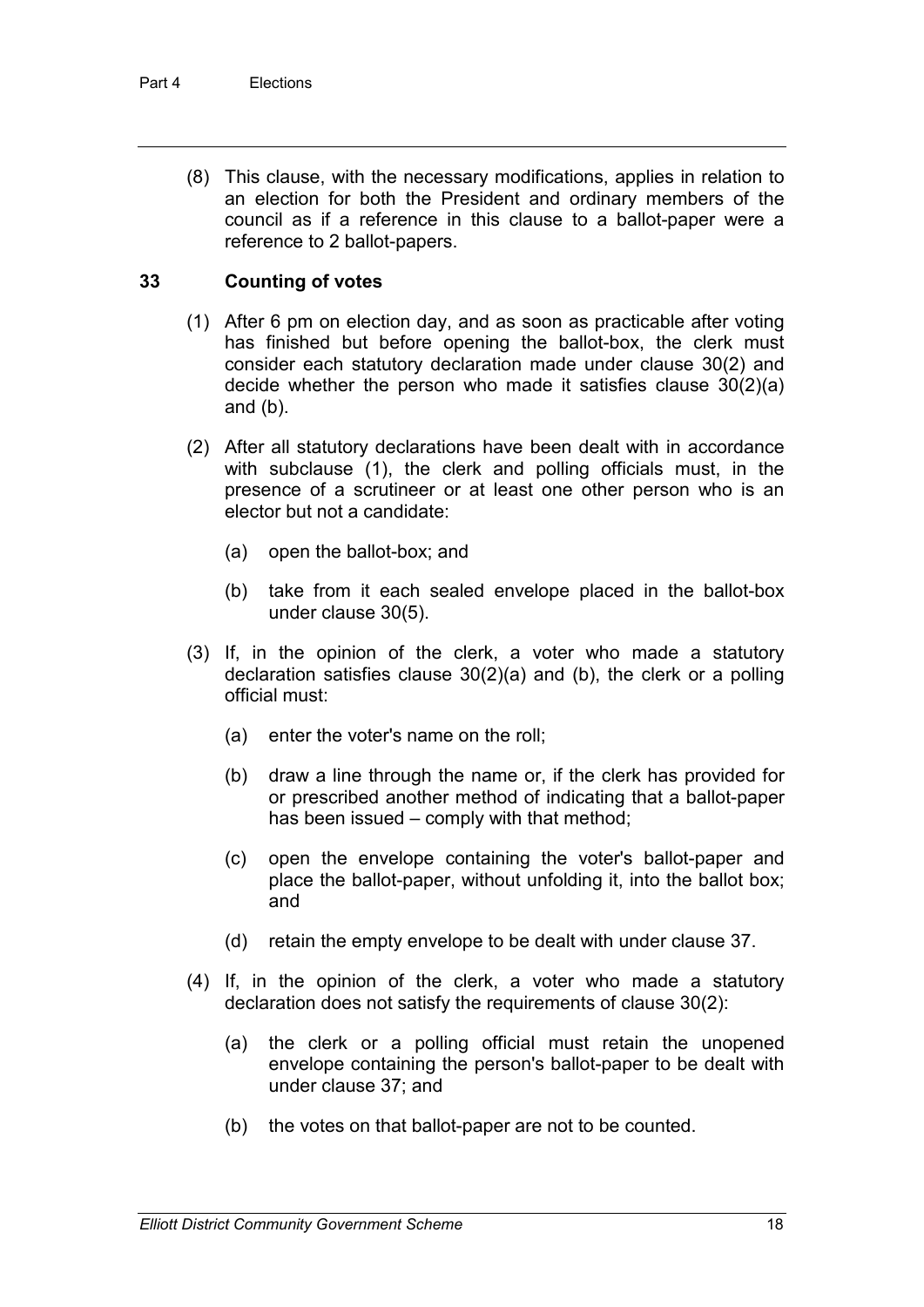- (5) The clerk and polling officials must then, in the presence of a scrutineer or at least one other person who is an elector but not a candidate:
	- (a) count the number of ballot-papers, including postal ballotpapers;
	- (b) prepare a written statement that sets out the number of ballotpapers as compared with the number of names on the roll that have a line drawn through them, or against which is written "PBP", or are otherwise marked to indicate that a ballot-paper has been issued; and
	- (c) then, subject to clause 20(6) and in accordance with Schedule 2, count the votes received by each candidate.
- (6) During the counting of votes the clerk must, subject to subclause (7), set aside as an informal vote, to be dealt with under clause 37, a ballot-paper not marked in accordance with clause 31(3) or 32(4).
- (7) A ballot-paper is not to be set aside as an informal vote:
	- (a) for the sole reason that the voter has marked it otherwise than in accordance with clause 31(3) or 32(4) if, in the opinion of the clerk, the voter has shown clearly the candidates for whom he or she intended to vote; or
	- (b) because the voter has voted for less than the required number of candidates.
- (8) Immediately after counting the votes, the clerk must sign a certificate stating:
	- (a) the names of the polling officials who assisted in the count;
	- (b) the names of the scrutineers who attended the count;
	- (c) the number of formal ballot-papers;
	- (d) the number of votes received by each candidate;
	- (e) the number of postal ballot-papers issued by the clerk and the number of them included in the count; and
	- (f) the number of informal votes.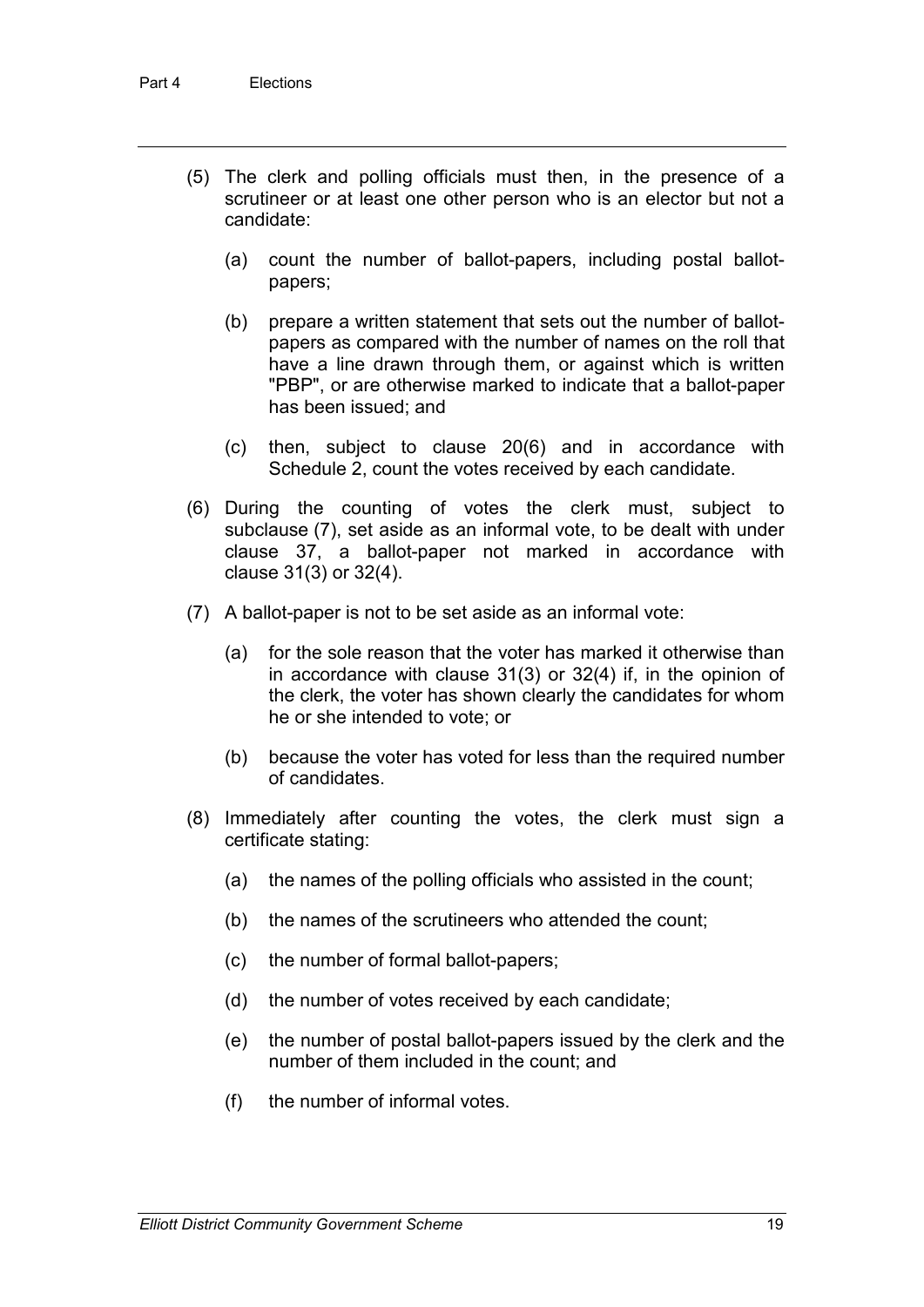(9) This clause, with the necessary modifications, applies in relation to an election for both the President and ordinary members of the council as if the references in subclauses (3) and (4) to a ballotpaper were references to 2 ballot-papers.

#### **34 Re-count**

- (1) The clerk may re-count the votes at any time before declaring the result of the election under clause 35:
	- (a) if the clerk thinks it desirable; or
	- (b) on the written request of a candidate.
- (2) A request under subclause (1)(b) is to contain a statement of the reasons for the request.

#### **35 Declaration of result**

- (1) As soon as practicable after the votes have been counted, the clerk must declare the result of the election by a notice displayed in the same places as the election notice was displayed.
- (2) A notice under subclause (1) is to:
	- (a) list the names of the candidates for election as President and for election as ordinary members in the same order as they appeared on the relevant ballot-paper and state the number of votes received by each candidate;
	- (b) subject to paragraph (c), declare that the candidate for President who has received an absolute majority of votes in accordance with clause 2 of Schedule 2 is elected as President and declare that the 6 candidates elected in accordance with clause 4 of Schedule 2 are elected as ordinary members; and
	- (c) if a candidate is elected in accordance with clause 5(2) of Schedule 2 – declare that the candidate was selected by lot.

#### **36 Minister to be informed**

Not later than 10 days after an election day, the clerk must forward to the Minister:

- (a) the certificate signed by the clerk under clause 33(8); and
- (b) a copy of the notice displayed under clause 35.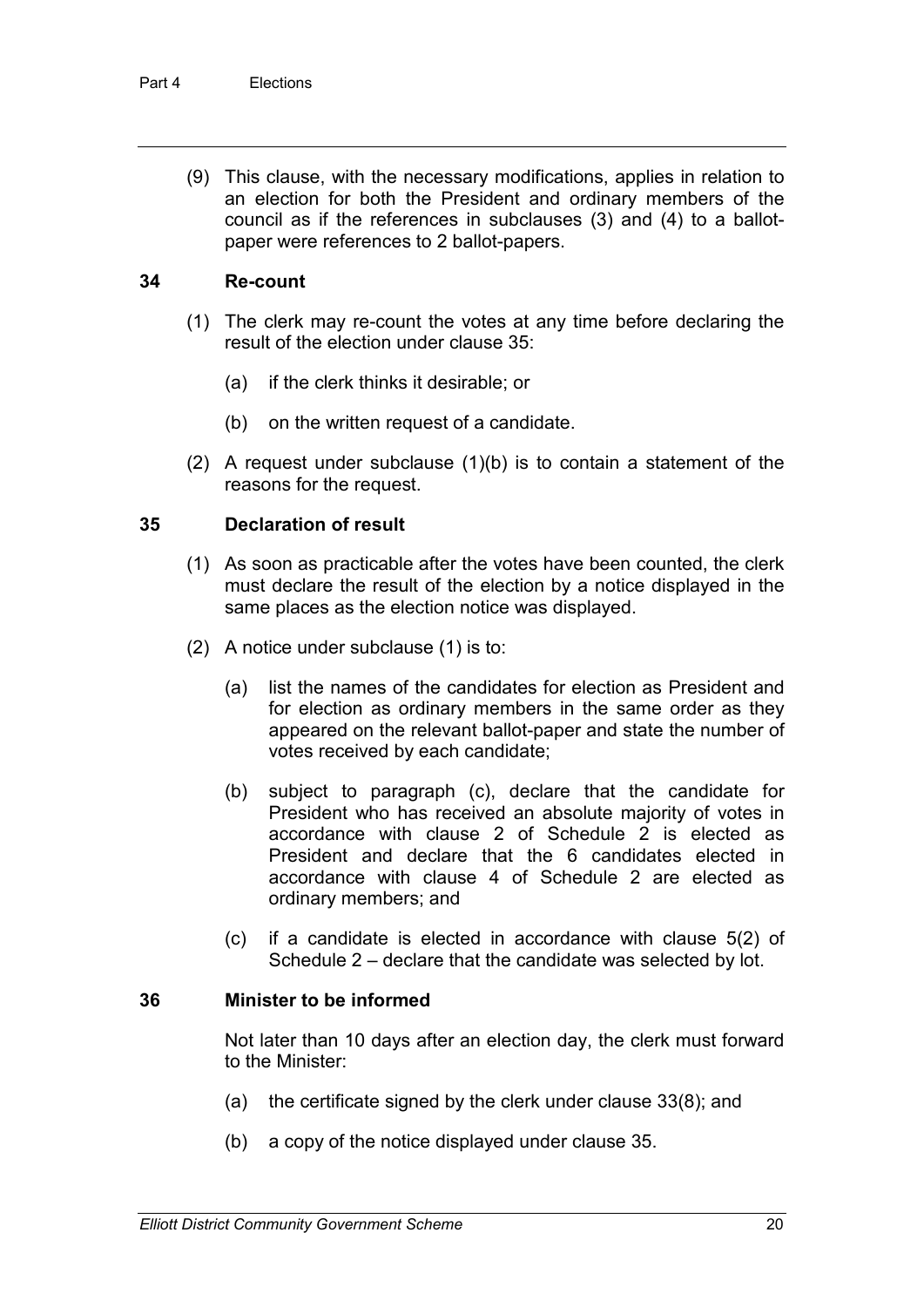#### **37 Retaining ballot-papers**

- (1) After the counting of the votes is completed, the clerk must place in a sealed package, to be kept unopened for 6 months:
	- (a) the ballot papers, including spoilt and informal ballot-papers;
	- (b) the envelopes marked "rejected" under clause 32(7);
	- (c) the empty envelopes retained under clause 33(3)(d); and
	- (d) the unopened envelopes retained under clause 33(4)(a).
- (2) At the end of 6 months, the clerk must destroy the unopened package.

#### **38 Adjournment of polling in emergency**

- (1) The clerk may adjourn polling at an election from day to day, to a maximum of 21 days, if it appears to the clerk to be necessary or desirable for any of the following reasons:
	- (a) riot or open violence;
	- (b) fire, storm, tempest or flood or a similar occurrence;
	- (c) any other event that, in the opinion of the clerk, may temporarily prevent or discourage significant numbers of voters from voting on a day set aside for an election.
- (2) The clerk must take the steps that the clerk considers necessary and practicable to inform persons entitled to vote of an adjournment under subclause (1).
- (3) If polling is adjourned under this clause, clauses 32(6) and (7), 33(1) and 36 have effect as if a reference to election day were a reference to the day on which voting is finally concluded.

#### **39 Vacancy in membership and by-elections**

- (1) If the office of a member is or becomes vacant for a reason other than those referred to in clause 40, a by-election is to be held to fill the vacant office unless a general election is required to be held not later than 6 months after the office became vacant.
- (2) Subject to this scheme, the date fixed by the council for the holding of a by-election is to be as soon as practicable, but not later than 3 months, after the office of the member becomes vacant.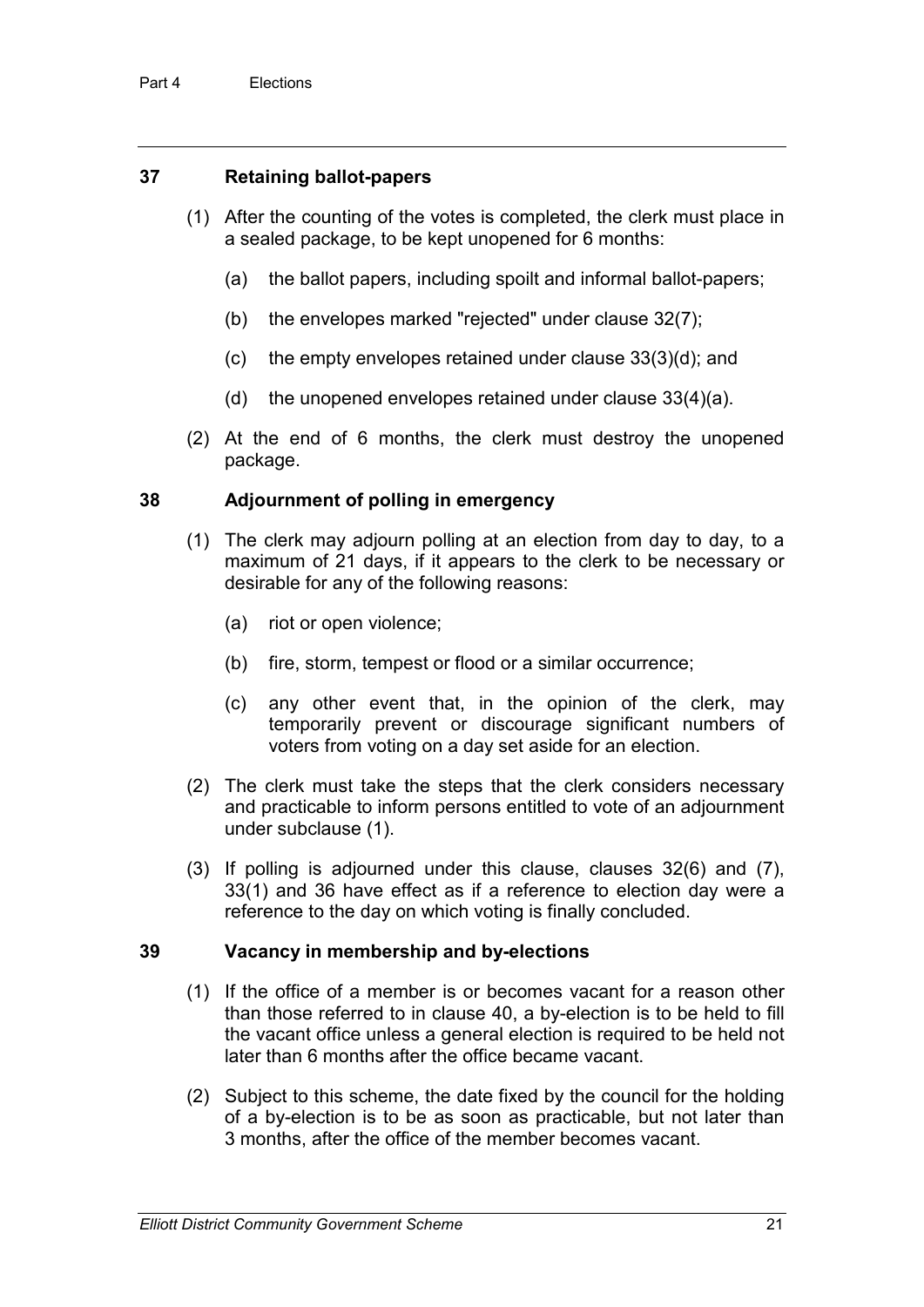(3) This Part, with the necessary modifications, applies to the calling and conduct of a by-election.

#### **40 Resignation of council etc**

- (1) If all the members of the council cease to be members, or a quorum is not present at 2 consecutive meetings at the place and within one hour after the time specified for each council meeting, the clerk is to be taken to constitute the council for the purposes of:
	- (a) determining the date of an election of a new council; and
	- (b) exercising a power of the council under this scheme until the declaration of the results of that election.
- (2) Subject to this scheme, the date of an election determined under subclause (1)(a) is to be as soon as is practicable after the event giving rise to the determination but not later than 3 months after the event.
- (3) If the 3 months referred to in subclause (2) expires during the same month in which a general election would otherwise be held under clause 15, the clerk must determine the date of the election to be a day of that month.
- (4) The term of office of a council elected under this clause expires on the declaration of the result of the next general election held under clause 15.
- (5) For the purposes of exercising a power of the council under subclause (1)(b), the clerk may appoint an elector as an assistant to the clerk.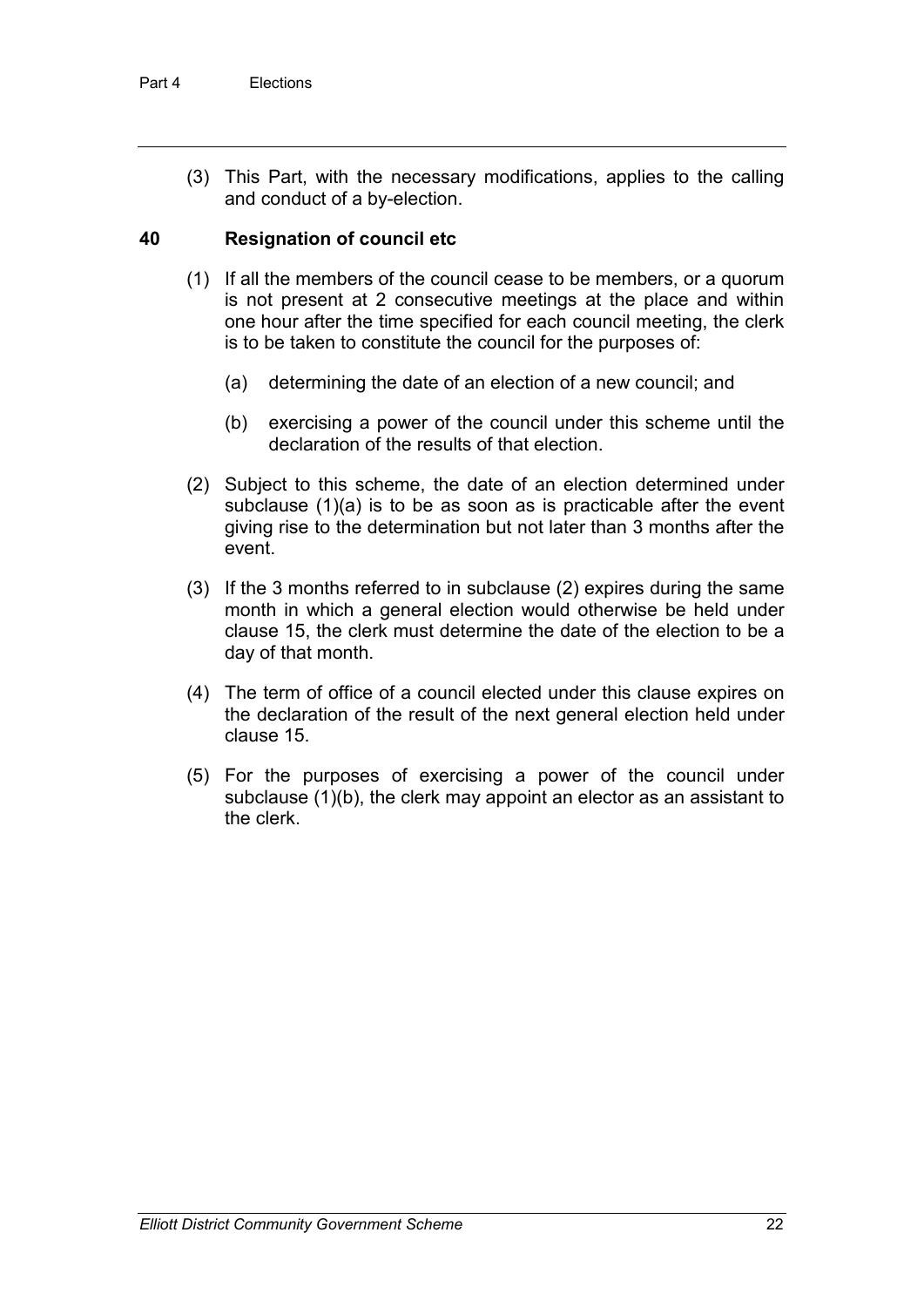## **Schedule 1**

clause 4

#### DESCRIPTION OF LAND TO WHICH SCHEME APPLIES

Firstly:

All that parcel of land near the Town of Elliott in the Northern Territory of Australia containing an area of 312.3 hectares more or less and bounded by lines described as follows:

Commencing at a point bearing 303 degrees 28 minutes 30 seconds for 21.265 metres from the northernmost corner of the Town of Elliott as proclaimed in *Northern Territory Government Gazette* No. 35 dated 30 August 1950; thence southeasterly to the northernmost corner of the Town of Elliott; thence southeasterly by the northeastern boundary of the Town of Elliott to the westernmost corner of Northern Territory Portion 1462; thence northeasterly, southeasterly and southwesterly by a northwestern, a northeastern and a southeastern boundary of Northern Territory Portion 1462 to the northeastern boundary of the Town of Elliott; thence southeasterly and southwesterly by a northeastern and a southeastern boundary of the Town of Elliott to its southernmost corner; thence northwesterly by the southwestern boundary of the Town of Elliott and its prolongation northwesterly to the eastern boundary of Perpetual Pastoral Lease 947 (Newcastle Waters); thence northerly by part of that boundary to a point bearing 330 degrees 43 minutes from the point of commencement; thence southeasterly to the point of commencement.

Secondly:

The whole of Northern Territory Portion 2450 containing an area of 1.2 hectares more or less and more particularly delineated on Survey Plan S86/29 lodged with the Surveyor General, Darwin.

Thirdly:

The whole of the Town of Newcastle Waters in the Northern Territory of Australia containing an area of 23.59 hectares more or less as proclaimed in *Northern Territory Government Gazette* No. 3 dated 22 January 1964.

#### Fourthly:

The whole of Northern Territory Portion 3624 containing an area of 214 hectares more or less and more particularly delineated on Survey Plan s89/37 lodged with the Surveyor General, Darwin.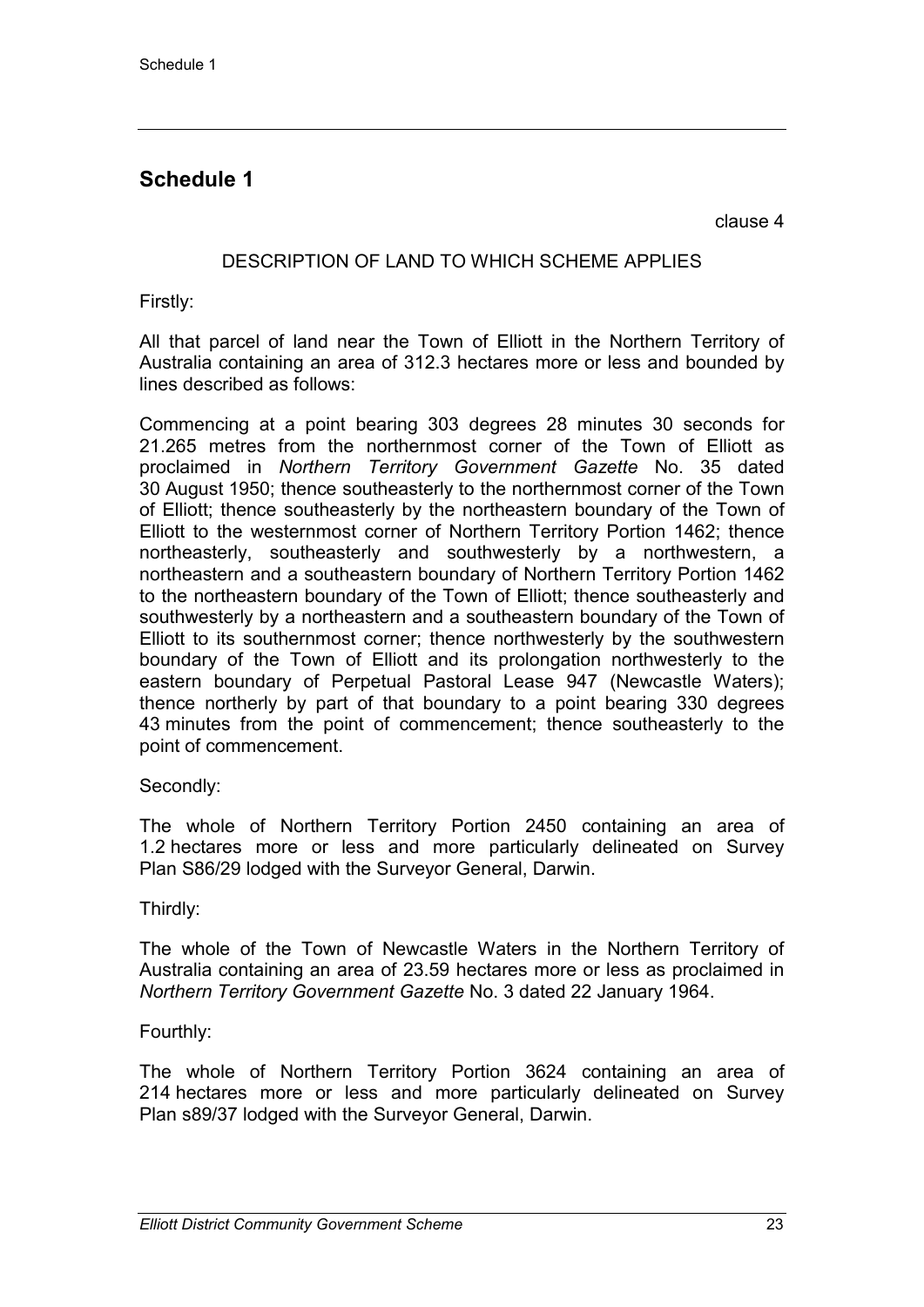### **Schedule 2**

clause 33(5)(c)

#### **METHOD OF COUNTING VOTES AT CONTESTED ELECTIONS**

#### **1 Definitions**

In this Schedule:

*absolute majority of votes* means votes equalling a greater number than one-half of the unrejected ballot-papers that have not become exhausted at any count.

*continuing candidate* means a candidate not already elected or excluded from the count.

*exhausted*, in relation to a ballot-paper, means not indicating a preference for any of the continuing candidates.

*next preference* includes the first of the subsequent preferences marked on the ballot-paper that is not given to an elected or excluded candidate.

*unrejected ballot-papers* means all ballot-papers not rejected as informal.

#### **2 Election of one candidate**

If only one candidate is to be elected at an election, the votes are to be counted and the result of the election ascertained by the clerk, or under the clerk's direction and supervision, in accordance with the following provisions:

- (a) the unrejected ballot-papers are to be arranged under the names of the respective candidates by placing in a separate parcel all those on which a first preference is indicated for the same candidate;
- (b) the total number of first preferences given for each candidate on each ballot-paper is then to be counted;
- (c) the candidate who has received the largest number of first preference votes is, if that number constitutes an absolute majority of votes, to be elected;
- (d) if no candidate has received an absolute majority of first preference votes, a second count is to be made;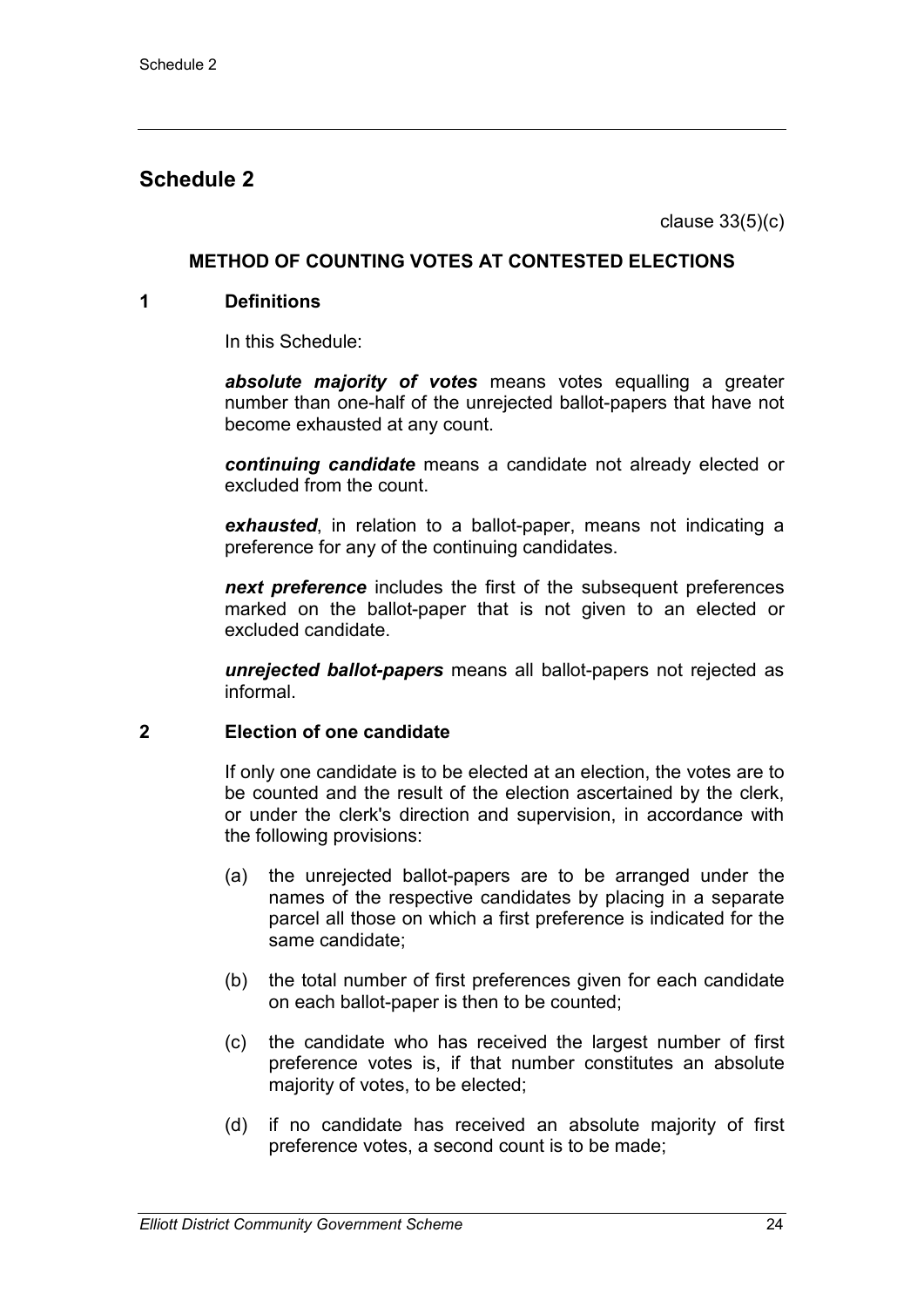- (e) on the second count the candidate who has received the least number of first preference votes is to be excluded, and each ballot-paper counted to that candidate is to be counted to the candidate next in the order of the voter's preference;
- $(f)$  if:
	- (i) a candidate then has an absolute majority of votes, he or she is to be declared elected; or
	- (ii) no candidate then has an absolute majority of votes, the process of excluding the candidate who has the least number of votes and counting each of his or her ballotpapers to the continuing candidate next in the order of the voter's preference is to be repeated until one candidate has received an absolute majority of votes;
- (g) the candidate who is first to receive an absolute majority of votes is to be declared elected.

#### **3 Election of 2 candidates**

If 2 candidates are to be elected at an election, the votes are to be counted and the result of the election ascertained by the clerk, or under the clerk's direction and supervision, in accordance with the following provisions:

- (a) one of the candidates is to be elected in accordance with the provisions of clause 2 of this Schedule;
- (b) all the unrejected ballot-papers are to be rearranged under the names of the respective candidates in accordance with the first preference indicated thereon, except that each ballotpaper on which a first preference for the elected candidate is indicated is to be placed in the parcel of the candidate next in the order of the voter's preference;
- (c) the number of ballot-papers in the parcel of each candidate is then to be counted and the total number of votes so counted to each candidate are to be ascertained; and
- (d) if:
	- (i) a candidate then has an absolute majority of votes he or she is to be declared elected; or
	- (ii) no candidate then has an absolute majority of votes, the count is to proceed as provided in clause 2(d), (e) and (f) of this Schedule until one candidate has received an absolute majority of votes but in the application of those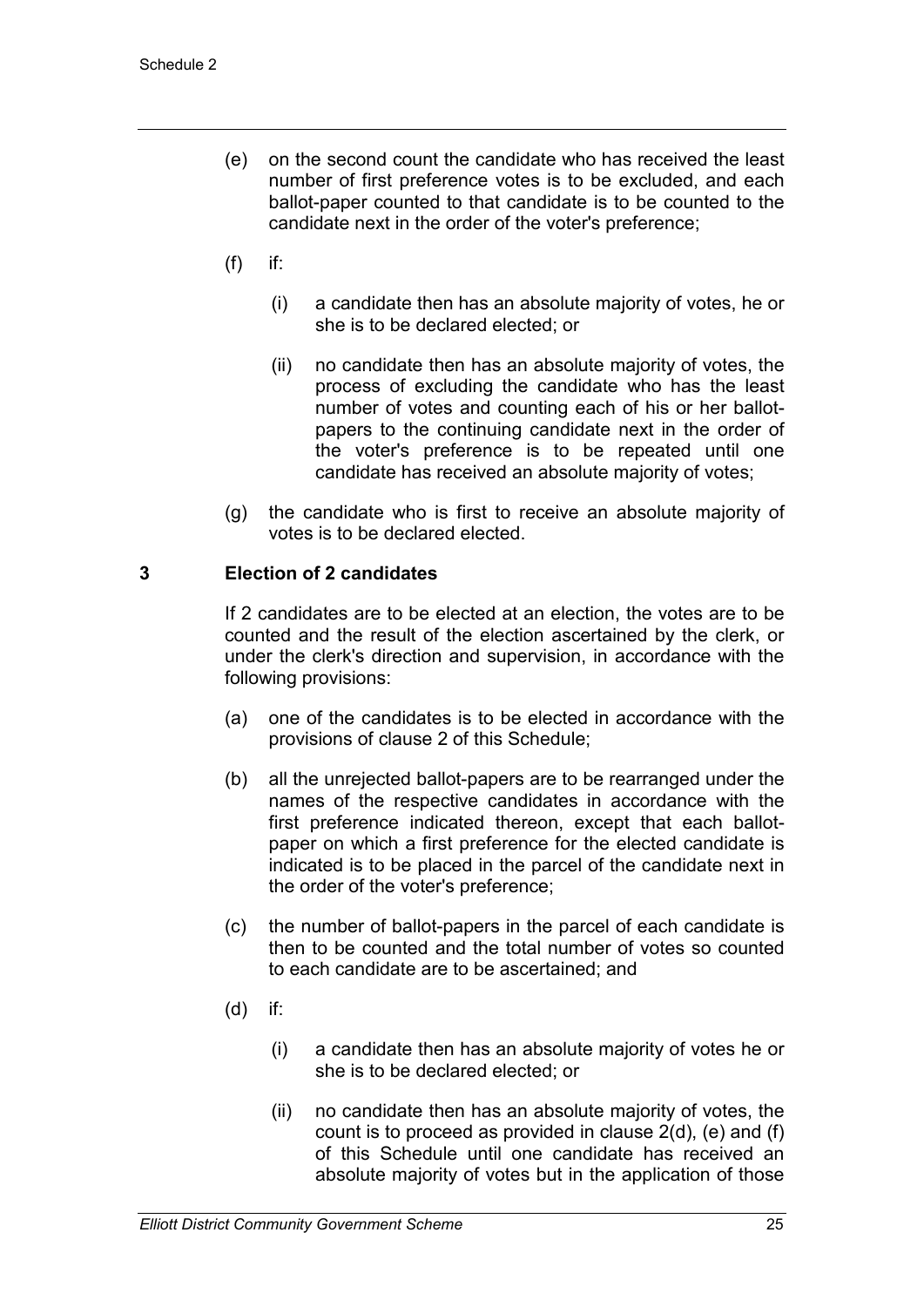subclauses a reference to first preference votes is to be read as a reference to all the votes counted to a candidate in pursuance of this clause;

(e) the candidate who is first to receive an absolute majority of votes is to be declared elected.

#### **4 Election of 3 or more candidates**

- (1) If 3 or more candidates are to be elected at an election, 2 of the candidates are to be elected in accordance with clauses 2 and 3 of this Schedule.
- (2) The third and every subsequent candidate is to be elected in the manner provided for the election of the second candidate, except that a ballot-paper on which a first preference for any elected candidate is marked is to be placed in the parcel of the continuing candidate next in the order of the voter's preference.

#### **5 Procedure if candidates receive equal number of votes**

- (1) If, on a count at which the candidate with the least number of votes has to be excluded, 2 or more candidates have an equal number of votes (that number being less than the number of votes that any other candidate has or those candidates being the only continuing candidates):
	- (a) the candidate who had the least number of votes at the last count at which they did not have an equal number of votes is to be excluded; or
	- (b) if they had an equal number of votes at all preceding counts, the candidate whose name is on a slip drawn in accordance with subclause (2) is to be excluded.
- (2) For the purposes of subclause (1)(b), the clerk must write the names of the candidates who have an equal number of votes on similar slips of paper, fold the slips so as to prevent the names being seen, mix them and draw at random one of those slips.

#### **6 Procedure if one continuing candidate**

Despite anything to the contrary in this Schedule, the process of counting each of the ballot-papers of an excluded candidate to the continuing candidate next in the order of the voter's preference is not to be repeated if there is only one continuing candidate, but that continuing candidate is to be declared elected.